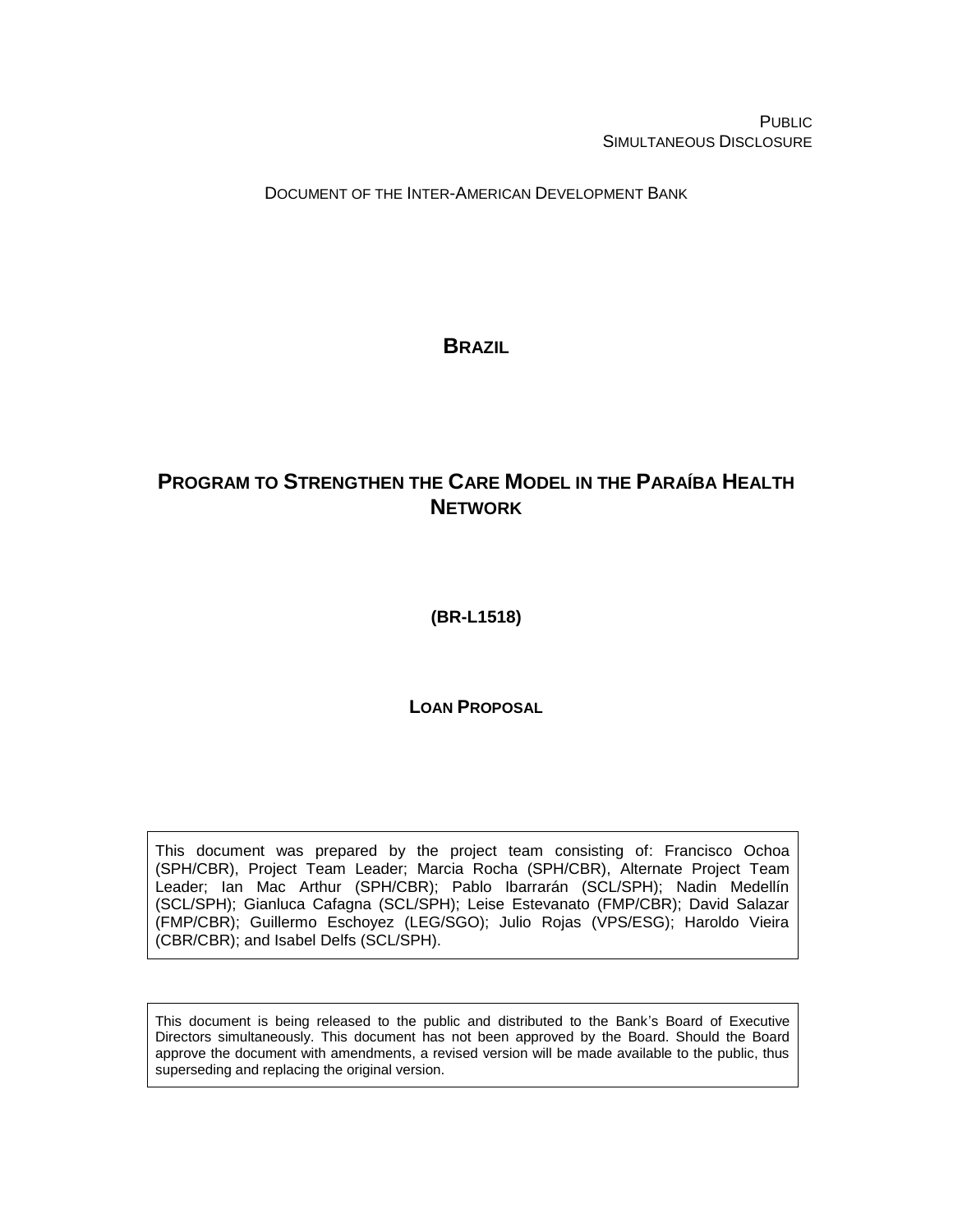## **CONTENTS**

### PROJECT SUMMARY

| I.   |                      |  |
|------|----------------------|--|
|      | А.<br>В.<br>C.       |  |
| II.  |                      |  |
|      | А.<br>В.<br>C.<br>D. |  |
| III. |                      |  |
|      | А.<br>В.             |  |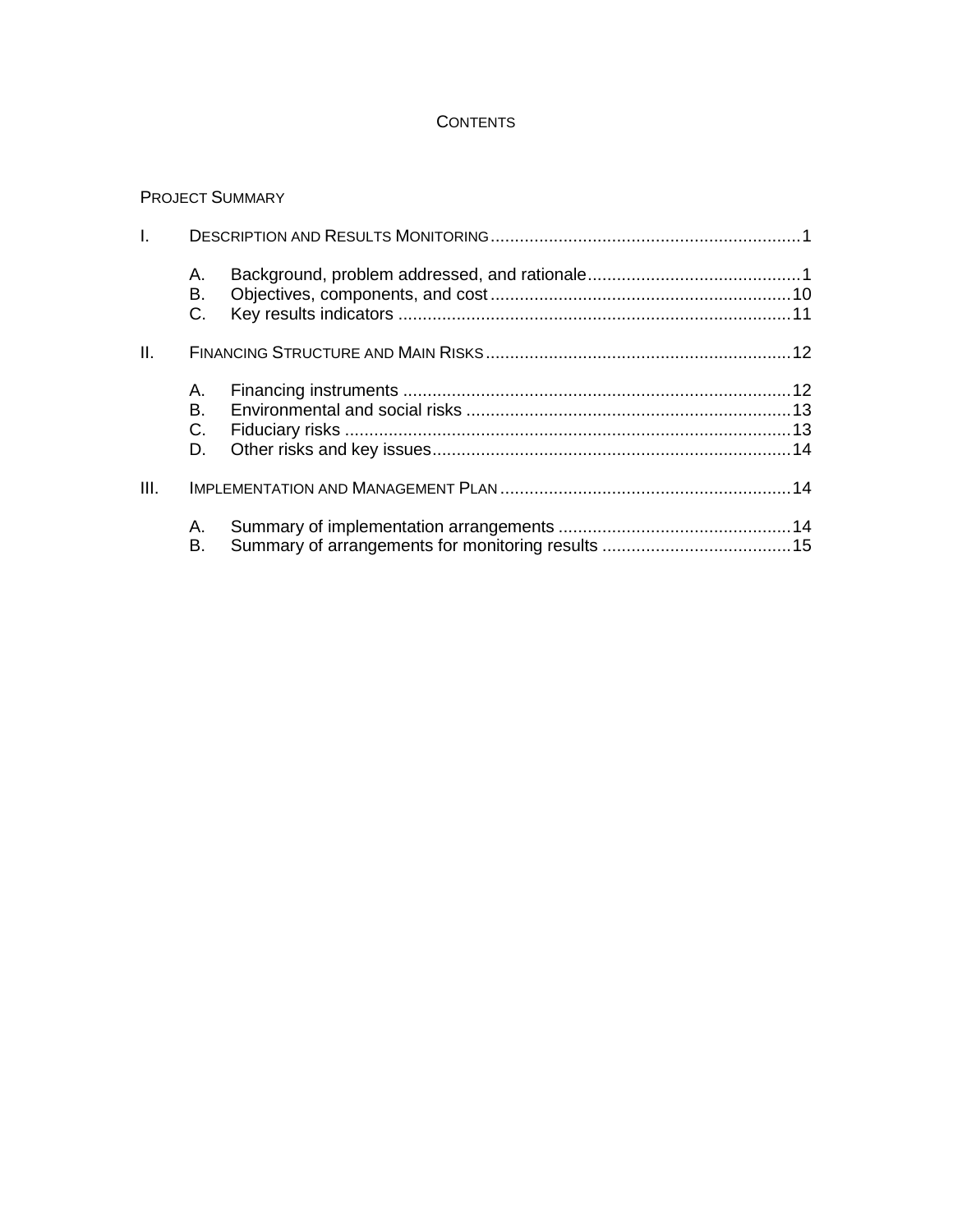|           | <b>ANNEXES</b>                                  |
|-----------|-------------------------------------------------|
| Annex I   | <b>Summary Development Effectiveness Matrix</b> |
| Annex II  | <b>Results Matrix</b>                           |
| Annex III | <b>Fiduciary Agreements and Requirements</b>    |

#### **LINKS**

### **REQUIRED**

- 1. [Multiyear execution plan](http://idbdocs.iadb.org/wsdocs/getDocument.aspx?DOCNUM=EZSHARE-1515354007-76)
- 2. [Monitoring and evaluation plan](http://idbdocs.iadb.org/wsdocs/getDocument.aspx?DOCNUM=EZSHARE-1515354007-77)
- 3. [Procurement plan](http://idbdocs.iadb.org/wsdocs/getDocument.aspx?DOCNUM=EZSHARE-1515354007-78)

### **OPTIONAL**

- 1. [Project economic analysis](http://idbdocs.iadb.org/wsdocs/getDocument.aspx?DOCNUM=EZSHARE-1515354007-74)
- 2. [Safeguard Policy Filter and Safeguard Screening Form](http://idbdocs.iadb.org/wsdocs/getDocument.aspx?DOCNUM=EZSHARE-2060961622-10)
- 3. [State health care plan](http://idbdocs.iadb.org/wsdocs/getDocument.aspx?DOCNUM=EZSHARE-1515354007-60)
- 4. [Health care profile study](http://idbdocs.iadb.org/wsdocs/getDocument.aspx?DOCNUM=EZSHARE-1515354007-61)
- 5. [Program Operating Regulations](http://idbdocs.iadb.org/wsdocs/getDocument.aspx?DOCNUM=EZSHARE-1515354007-103)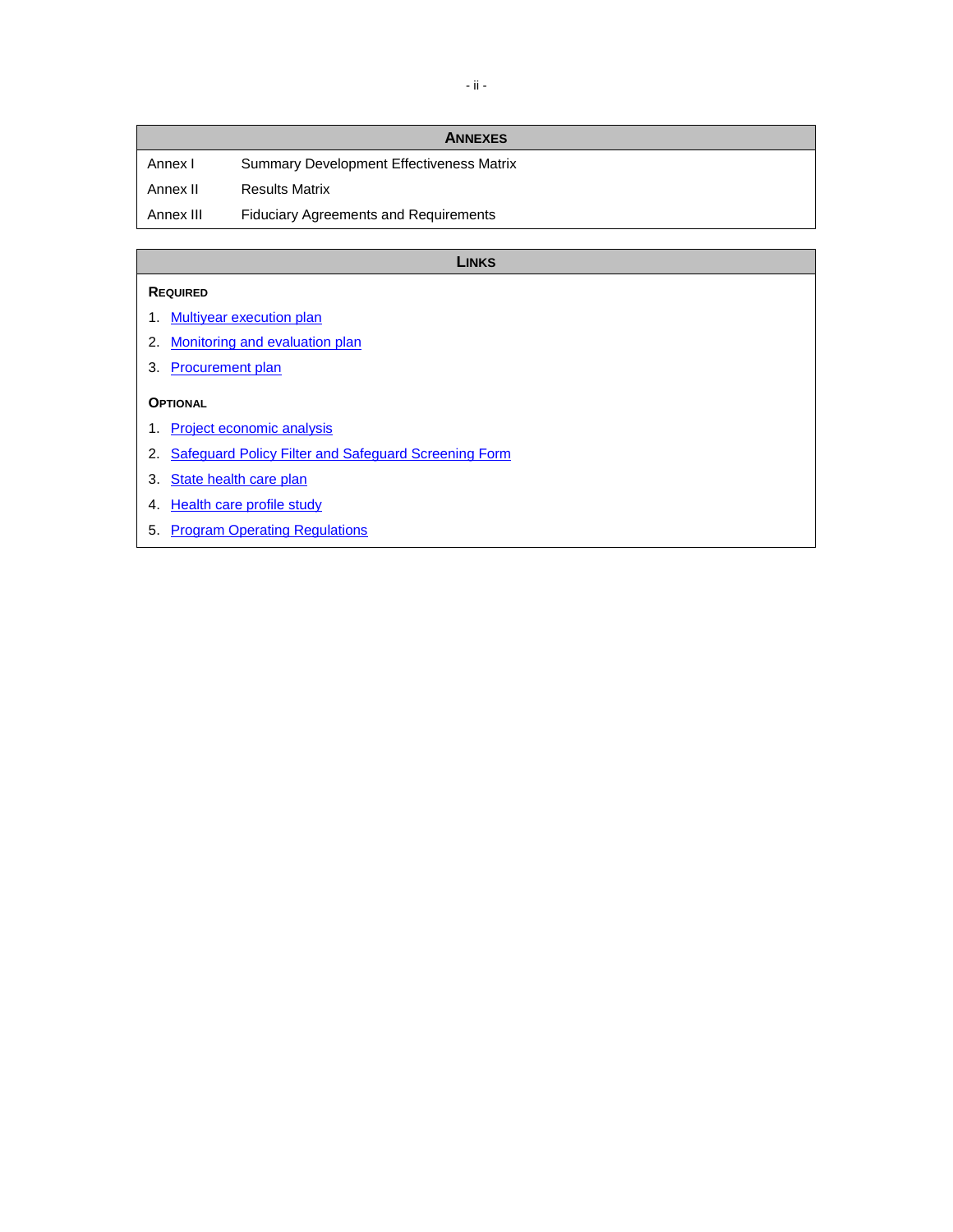## **ABBREVIATIONS**

| <b>CEFOR</b>                | Centro Formador de Pessoal para a Saúde [Training Center for Health<br>Care Personnel                       |
|-----------------------------|-------------------------------------------------------------------------------------------------------------|
| <b>DATASUS</b>              | Departamento de Informática do SUS [Information Technology<br>Department of the Unified Health System]      |
| <b>IBGE</b>                 | Instituto Brasileiro de Geografia e Estatística [Brazilian Institute for<br>Geography and Statistics]       |
| <b>ICB</b>                  | International competitive bidding                                                                           |
| <b>LACEN</b>                | Laboratório Central do Estado [State Central Laboratory]                                                    |
| <b>NCB</b>                  | National competitive bidding                                                                                |
| <b>PMU</b>                  | Program management unit                                                                                     |
| R\$                         | <b>Brazilian reais</b>                                                                                      |
| <b>SES</b>                  | Secretaria de Estado da Saúde [State Health Department]                                                     |
| <b>SIAF</b>                 | <b>Integrated Financial Management System</b>                                                               |
| <b>SIH</b>                  | Sistema de Informações Hospitalares [Hospital Information<br>System]                                        |
| <b>SIM</b>                  | Sistema de Informações de Mortalidade [Mortality Information System]                                        |
| <b>SPH</b>                  | Social Protection and Health Division                                                                       |
| <b>SUS</b>                  | Sistema Único de Saúde [Unified Health System]                                                              |
| <b>TCE/PB</b><br><b>WHO</b> | Tribunal de Contas do Estado da Paraíba [State of Paraíba Audit Office]<br><b>World Health Organization</b> |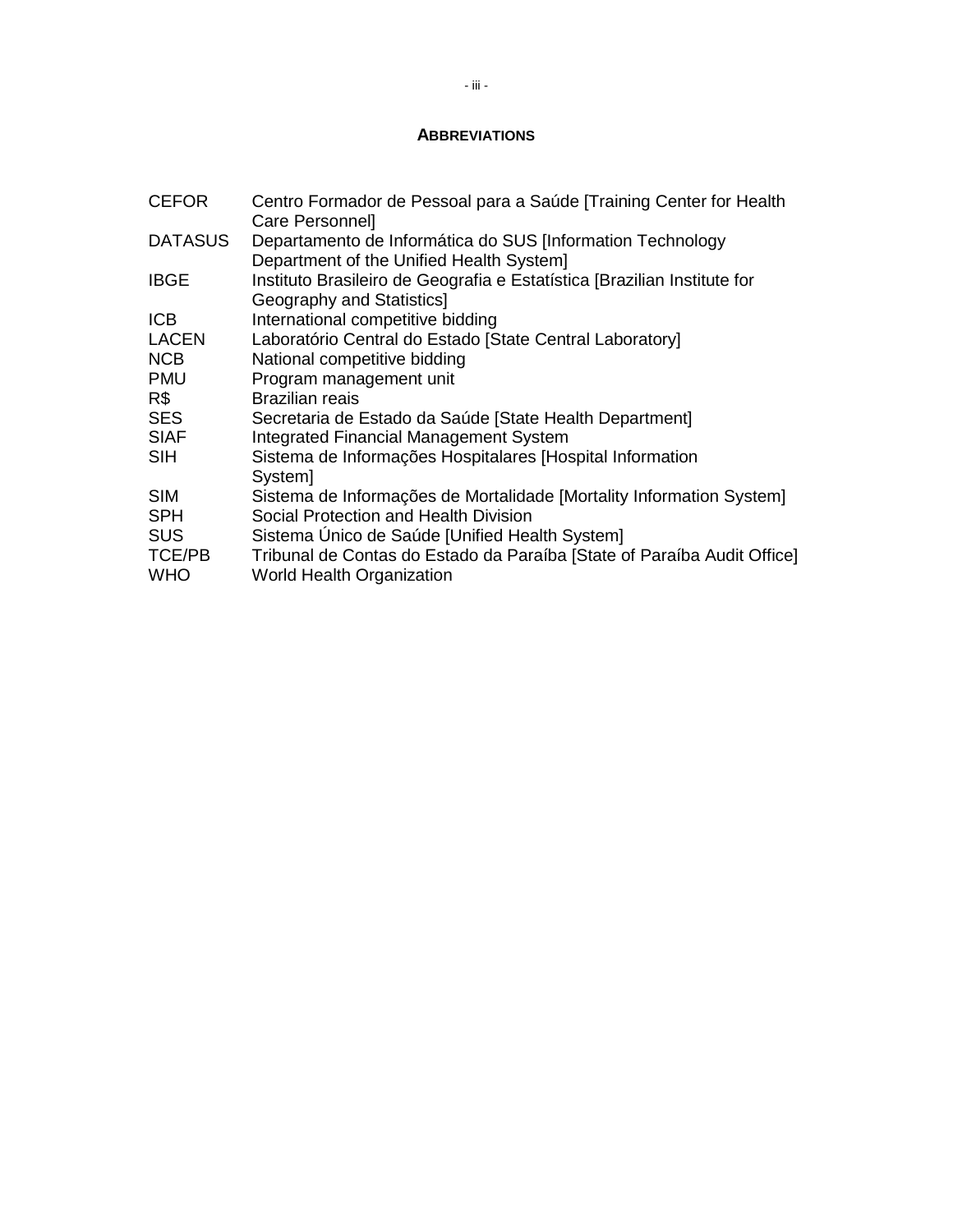#### **PROJECT SUMMARY**

### **B[RAZIL](#page-0-0) PROGRAM TO S[TRENGTHEN THE](#page-0-1) CARE MODEL IN THE PARAÍBA HEALTH NETWORK [\(BR-L1518\)](#page-0-2)**

| <b>Financial Terms and Conditions</b>                                                                                                                                                                                                                                                                                                                                                                  |                                                 |                |                                                                                                                                                                                                                                                         |                                                         |  |  |  |  |  |
|--------------------------------------------------------------------------------------------------------------------------------------------------------------------------------------------------------------------------------------------------------------------------------------------------------------------------------------------------------------------------------------------------------|-------------------------------------------------|----------------|---------------------------------------------------------------------------------------------------------------------------------------------------------------------------------------------------------------------------------------------------------|---------------------------------------------------------|--|--|--|--|--|
| <b>Borrower:</b> State of Paraíba                                                                                                                                                                                                                                                                                                                                                                      |                                                 |                | Flexible Financing Facility <sup>(a)</sup>                                                                                                                                                                                                              |                                                         |  |  |  |  |  |
|                                                                                                                                                                                                                                                                                                                                                                                                        |                                                 |                | <b>Amortization period:</b>                                                                                                                                                                                                                             | 25 years                                                |  |  |  |  |  |
| <b>Guarantor: Federative Republic of Brazil</b>                                                                                                                                                                                                                                                                                                                                                        |                                                 |                |                                                                                                                                                                                                                                                         |                                                         |  |  |  |  |  |
|                                                                                                                                                                                                                                                                                                                                                                                                        | Executing agency: State of Paraíba, through the |                | <b>Disbursement period:</b>                                                                                                                                                                                                                             | 5 years                                                 |  |  |  |  |  |
| <b>State Health Department</b>                                                                                                                                                                                                                                                                                                                                                                         |                                                 |                | Grace period:                                                                                                                                                                                                                                           | $5.5$ years <sup>(b)</sup>                              |  |  |  |  |  |
| <b>Source</b>                                                                                                                                                                                                                                                                                                                                                                                          | Amount (US\$)                                   | $\%$           | Interest rate:                                                                                                                                                                                                                                          | LIBOR-based                                             |  |  |  |  |  |
| <b>IDB (Ordinary</b>                                                                                                                                                                                                                                                                                                                                                                                   |                                                 |                | <b>Credit fee:</b>                                                                                                                                                                                                                                      | (c)                                                     |  |  |  |  |  |
| Capital):                                                                                                                                                                                                                                                                                                                                                                                              | 45.197.310                                      | 80             | Inspection and supervision fee:                                                                                                                                                                                                                         | (c)                                                     |  |  |  |  |  |
| Local:                                                                                                                                                                                                                                                                                                                                                                                                 | 11,436,559                                      | 20             | Weighted average life:                                                                                                                                                                                                                                  | $15.25$ years                                           |  |  |  |  |  |
| Total:                                                                                                                                                                                                                                                                                                                                                                                                 | 56,633,869                                      | 100            | <b>Currency of approval:</b>                                                                                                                                                                                                                            | U.S. dollars from the<br><b>Bank's Ordinary Capital</b> |  |  |  |  |  |
|                                                                                                                                                                                                                                                                                                                                                                                                        |                                                 |                | <b>Program at a Glance</b>                                                                                                                                                                                                                              |                                                         |  |  |  |  |  |
|                                                                                                                                                                                                                                                                                                                                                                                                        |                                                 |                | <b>Program objective/description:</b> The general objective of this program is to help improve the health of the population of<br>the state of Paraíba by consolidating its health care networks and strengthening its health care management capacity. |                                                         |  |  |  |  |  |
| Special contractual conditions precedent to the first disbursement of the loan: (i) creation of a program<br>management unit and appointment of its general coordinator; and (ii) approval of the program Operating Regulations<br>under the terms previously agreed upon with the Bank (paragraph 3.4).                                                                                               |                                                 |                |                                                                                                                                                                                                                                                         |                                                         |  |  |  |  |  |
| Special contractual conditions for execution: In order to begin the works under Component 2, the following will be<br>prepared and submitted, to the Bank's satisfaction: (i) a health and safety plan; (ii) a waste management plan for the<br>construction phase of the works; and (iii) evidence showing that a mechanism to address complaints and claims has<br>been established (paragraph 2.3). |                                                 |                |                                                                                                                                                                                                                                                         |                                                         |  |  |  |  |  |
| <b>Exceptions to Bank policies: None.</b>                                                                                                                                                                                                                                                                                                                                                              |                                                 |                |                                                                                                                                                                                                                                                         |                                                         |  |  |  |  |  |
|                                                                                                                                                                                                                                                                                                                                                                                                        | <b>Strategic Alignment</b>                      |                |                                                                                                                                                                                                                                                         |                                                         |  |  |  |  |  |
| Challenges:(d)                                                                                                                                                                                                                                                                                                                                                                                         |                                                 | ⊽<br><b>SI</b> | PI.                                                                                                                                                                                                                                                     | EI                                                      |  |  |  |  |  |
| Crosscutting topics:(e)                                                                                                                                                                                                                                                                                                                                                                                |                                                 | ⊽<br>GD        | ⊽<br><b>CC</b>                                                                                                                                                                                                                                          | ⊽<br>IC                                                 |  |  |  |  |  |

(a) Under the Flexible Financing Facility (document FN-655-1), the borrower has the option of requesting changes to the amortization schedule, as well as currency and interest rate conversions. The Bank will take operational and risk management considerations into account when reviewing such requests.

(b) Under the flexible repayment options of the Flexible Financing Facility, changes to the grace period are permitted provided that they do not entail any extension of the original weighted average life of the loan or the last payment date as documented in the loan contract.

(c) The credit fee and inspection and supervision fee will be established periodically by the Board of Executive Directors as part of its review of the Bank's lending charges, in accordance with applicable policies.

(d) SI (Social Inclusion and Equality); PI (Productivity and Innovation); and EI (Economic Integration).

(e) GD (Gender Equality and Diversity); CC (Climate Change and Environmental Sustainability); and IC (Institutional Capacity and Rule of Law).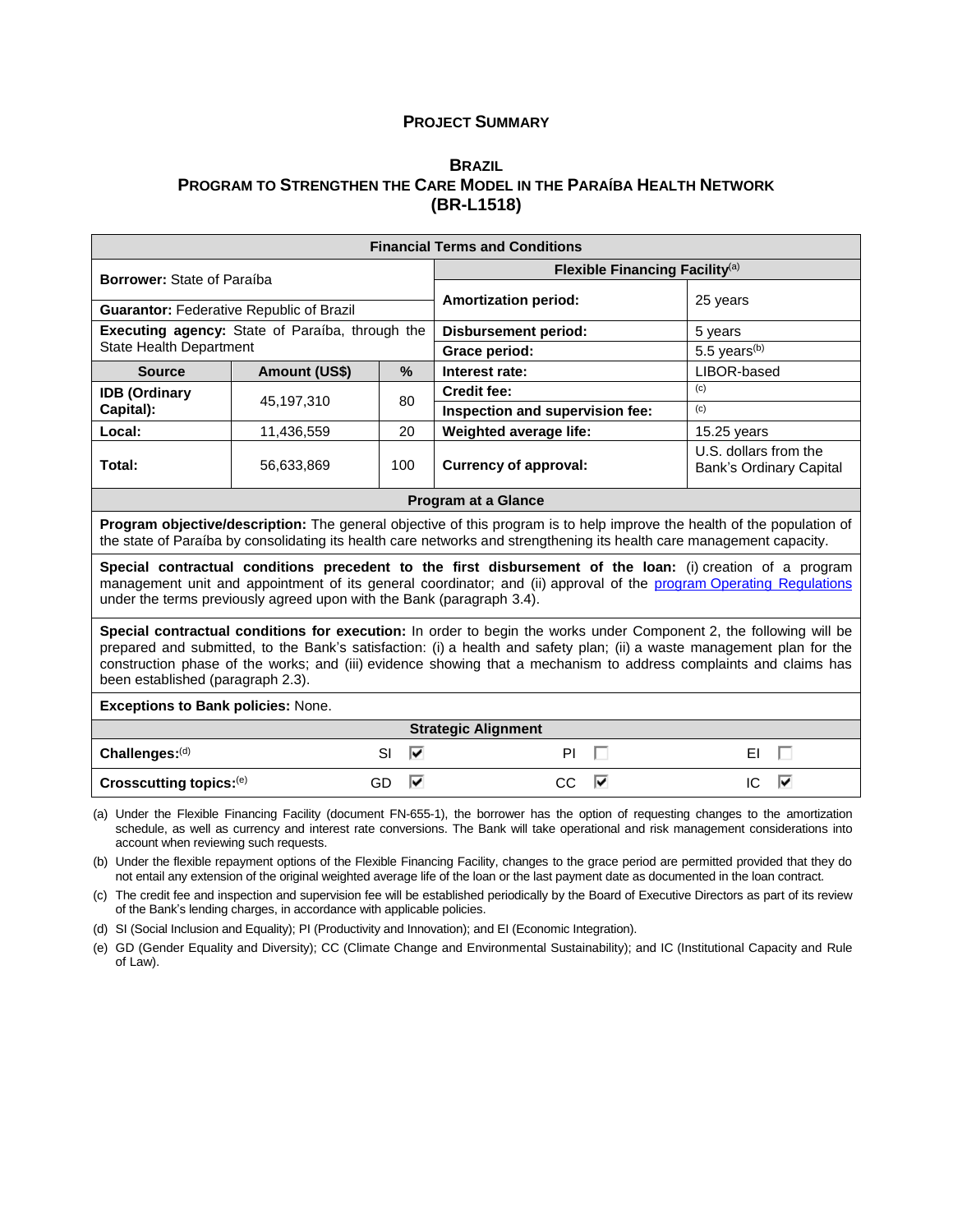## **I.** DESCRIPTION AND RESULTS MONITORING

## **A. Background, problem addressed, and rationale**

### **The status of health care in Paraíba**

- 1.1 The state of Paraíba reflects some of the typical characteristics of Northeast Brazil: recent social progress and above-average economic growth for Brazil, coupled with historical inequalities and some of the country's poorest social indicators. Between 2010 and 2015, the state's GDP grew by 16.5%, above Brazil's 5.8% GDP growth during the same period.<sup>1</sup> In addition, extreme poverty in Paraíba was reduced from 25% in 2000 to 13.4% in 2010.<sup>2</sup> However, almost 46% of its 4 million inhabitants currently live in poverty.<sup>3</sup> Paraíba has Brazil's sixth-highest Gini coefficient, 0.563<sup>4</sup> and is ranked 21st out of the country's 27 states based on the Human Development Index.<sup>5</sup> Moreover, it has a high economic concentration, with only 5 of its 223 municípios accounting for 60% of the state's GDP. Paraíba's health indicators directly reflect its high rates of poverty and inequality and imbalances among regions.
- 1.2 **Changes in the morbidity and mortality profile.** Paraíba, like the rest of Brazil, is facing a rapid demographic and epidemiological transition, with a significant increase in the over-65 population. $6$  This translates into new, evolving health care demands. Its morbidity and mortality profile shows a sustained increase in the prevalence of chronic noncommunicable diseases. These diseases account for more than half of the deaths,<sup>7</sup> followed by external causes and infectious diseases. Cardiovascular diseases are the leading cause of death, with 30% of the cases, followed by neoplasia (14.6%) and respiratory diseases (12%).<sup>8</sup> There has also been an increase in external causes—mainly as a result of traffic accidents and violence—which account for 12% of the cases. Worldwide, chronic noncommunicable diseases generate significant, growing costs for health care services, since patients need ongoing longitudinal care. Studies show that low- and middle-income countries are more exposed to and most impacted by chronic noncommunicable diseases. This is because their populations face more risk

 $\overline{a}$ Secretaria de Planejamento, Orçamento e Gestão [Planning, Budgeting, and Management Department], Paraíba, 2017.

<sup>&</sup>lt;sup>2</sup> United Nations Development Programme, Instituto de Pesquisa Econômica Aplicada [Institute for Applied Economic Research], and Fundacão João Pinheiro [João Pinheiro Foundation], 2013.

<sup>&</sup>lt;sup>3</sup> Instituto Brasileiro de Geografia e Estatística [Brazilian Institute for Geography and Statistics] (IBGE), 2016.

<sup>4</sup> IBGE, 2017.

<sup>5</sup> United Nations Development Programme. The state is also extremely vulnerable to the effects of climate change. The Brazil Panel on Climate Change projects that by 2040, Paraíba will experience a rainfall decrease between 10% and 20% and a temperature increase between 0.5°C and 1°C. By 2070, the rainfall decrease will be between 25% and 35%, while the temperature increase will be between 1.5°C and 2.5°C.

<sup>6</sup> The over-65 population segment increased from 9% in 1991 to 12% in 2010, while the segment under 15 decreased from 37.7% to 25.3% during the same period. IBGE, 1991 and 2010 population censuses.

<sup>&</sup>lt;sup>7</sup> In all, 35% of Paraíba's population has at least one chronic noncommunicable disease. National Health Survey, 2014.

<sup>8</sup> Departamento de Informática do SUS [Information Technology Department of the Unified Health System] (DATASUS), 2017.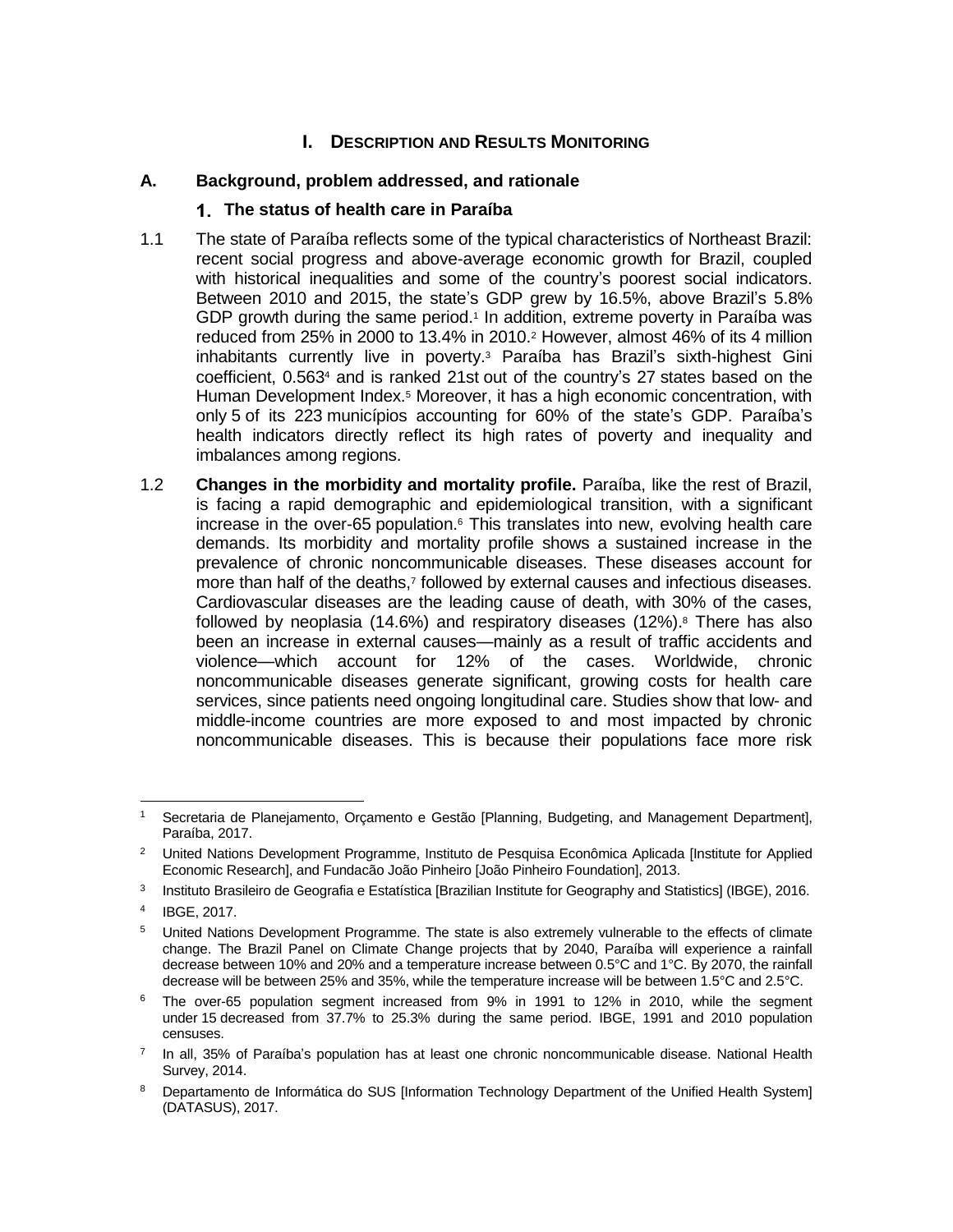factors, such as unhealthy diets, alcohol and tobacco use, <sup>9</sup> and poor air and water quality. These populations also have limited access to adequate health care services and have scarce financial resources to contend with a long-term illness.<sup>10</sup>

- 1.3 **Maternal and child health.** Despite a substantial decrease in the past 15 years, the infant mortality rate remains high in Paraíba, at 13.3 per 1,000 live births. This rate in particular is driven by early neonatal deaths (0-6 days), which account for almost 80% of the indicator. Neonatal mortality (mainly early in life) is related to preventable causes such as low birth weight, pregnancy risk, and the newborn's health. These are directly associated with adequate prenatal and labor care. The maternal mortality rate has been rising since 2010, when it was 47.46 per 100,000 live births, to 62.7 per 100,000 live births in 2017. This is almost twice Brazil's Millennium Development Goal target of 35 deaths per 100,000 live births by 2015. In Paraíba, nearly 80% of maternal deaths are directly attributable to obstetrical causes. These are related to obstetric complications during pregnancy, delivery, or the postpartum period as a result of errors in procedures, incorrect treatment, omissions, or other related factors.
- 1.4 **The Unified Health System care model.** The Sistema Único de Saúde [Unified Health System] (SUS) was established under the 1998 Constitution of Brazil. It embodies a government policy calling for universal, free, and comprehensive access to health promotion, disease prevention, and recovery services, which are organized into regional, hierarchical health care networks,<sup>11</sup> with supplementary participation from the private sector. To impact health outcomes, health care networks need to have clinical protocols defining the proper procedures for a condition, the levels responsible for care, and the steps throughout the service delivery chain. These protocols define areas of care, that is, ongoing care paths for health promotion, disease prevention, treatment, and rehabilitation among patients, based on the services available in the network. Although the SUS is highly decentralized, each level of government has different, complementary responsibilities in its execution: (i) the federal government plans, supervises, and provides cofinancing for the services; (ii) the states organize their own health care networks based on their demographic and epidemiological profiles, provide cofinancing to municípios, and are supplementary providers of medium- and high-complexity services; and (iii) the municípios are exclusively responsible for providing primary health care and, depending on their size, offer medium- and high-complexity services in their territory.

<sup>9</sup> Global Status Report on Noncommunicable Diseases. World Health Organization (WHO), 2014; The Emerging Global Health Crisis: Noncommunicable Diseases in Low and Middle-Income Countries. Council on Foreign Relations, 2014.

<sup>&</sup>lt;sup>10</sup> Kankeu, H., et al. The financial burden from non-communicable diseases in low- and middle-income countries: a literature review. Health Research Policy and Systems, 2013.

<sup>&</sup>lt;sup>11</sup> Ministry of Health, 2010, Decree 4279.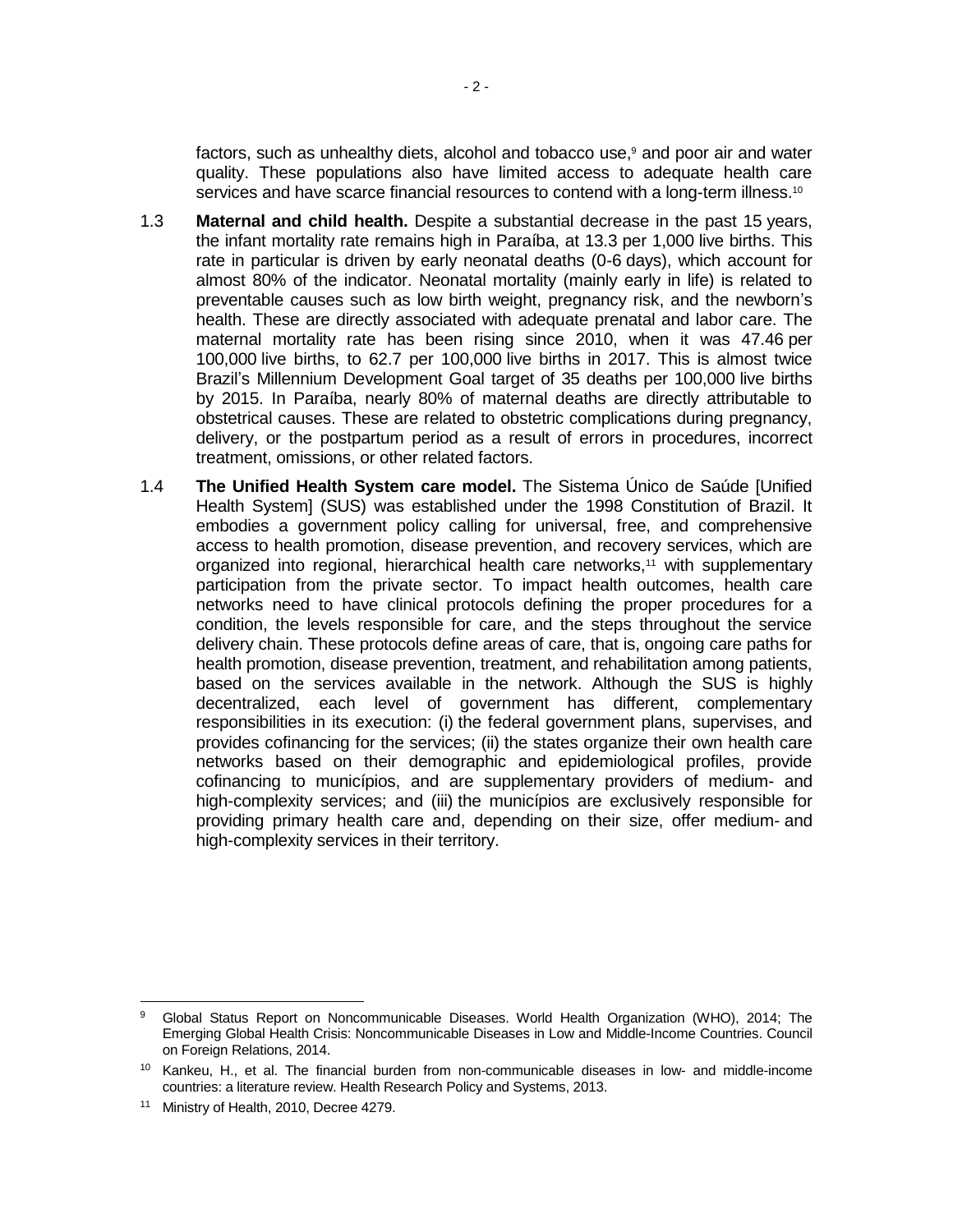- 1.5 **Structure of the SUS in Paraíba.** The state of Paraíba has a high level of coverage for primary health care at 95%—one of the country's highest. Also, almost 88% of the state's population relies exclusively on public health care services. The primary health care network, for which municípios are responsible, has 1,600 basic health units. It is structured using a Family Health Strategy<sup>12</sup> model that includes multidisciplinary teams organized by territory with a reference population.<sup>13</sup> However, despite the high coverage rate, in Paraíba primary health care faces significant quality and efficiency challenges. An example illustrating these challenges is the late detection rate of syphilis during pregnancy. Only 21% of the cases are identified during the first trimester, despite high compliance with the seven prenatal checkups recommended by the Ministry of Health (66% of pregnant women underwent these checkups in 2016). This demonstrates that there are quality issues. In addition, studies using data envelopment analysis showed that only 9% of the state's municípios are fully efficient<sup>14</sup> in using primary health care resources and that there are significant margins to improve their management. To address its epidemiological profile, Paraíba has prioritized service implementation in the following lines of care: maternal and child, oncology, cardiovascular and cerebrovascular diseases, and trauma.
- 1.6 **Disparate medium- and high-complexity offerings.** Paraíba has its own network of 33 hospitals, which supplements municipal services in terms of beds, physician offices, testing, and specialized treatments.<sup>15</sup> However, the public health service network is unevenly distributed in its territory, which creates significant care gaps in some regions, particularly in western Paraíba (macroregion III). For instance, 76% of medium- and high-complexity care is concentrated in the state's three largest municípios.<sup>16</sup> In addition, municípios with fewer than 20,000 inhabitants (which account for 65% of the population) do not offer these services, and therefore rely heavily on larger municípios. In theory, the structure of health care networks and adoption of service delivery agreements between municípios, as well as between municípios and the State, should help overcome the unequal distribution of services and ensure timely access for residents of small municípios. Nevertheless, these agreements are fragile and contain weak monitoring, management, and incentive mechanisms, resulting in systemic noncompliance with these regional pacts.

 $\overline{a}$  $12$  Evidence shows that the Family Health Strategy is the most efficient for primary health care in Brazil. Macinko, J., et al., 2006. Evaluation of the impact of the Family Health Program on infant mortality in Brazil, 1990-2002; and Macinko, J., et al., 2007. Going to scale with community-based primary care: An analysis of the family health program and infant mortality in Brazil, 1999-2004.

<sup>&</sup>lt;sup>13</sup> Every Family Health Strategy is responsible for a maximum of 4,000 persons, and the recommended average is 3,000.

<sup>14</sup> Silva et al. *Avaliação da eficiência na atenção básica à saúde no Estado da Paraíba: Uma análise via modelo de regressão beta inflacionado. Ciência e Natura,* Santa Maria. Volume 40, 2018. Based on the methodology applied, criteria were created to define ranges of scores from 0 to 1, to measure the efficiency of municípios, with 0 being not at all efficient and 1 being fully efficient.

<sup>&</sup>lt;sup>15</sup> The state of Paraíba, following rules from the Ministry of Health, is divided for health care purposes into 16 regions and 3 macroregions (João Pessoa, Campina Grande, and Patos). Each macroregion covers between 800,000 and 1.7 million inhabitants and is structured around the major metropolitan areas.

<sup>&</sup>lt;sup>16</sup> Sistema de Informações sobre Orçamentos Públicos em Saúde [Information System on Public Health Budgets], 2018. The concentration of services can also be verified through the mortality rate by município. Nearly 35% of the deaths that occurred in 2016 were in João Pessoa, Campina Grande, and Santa Rita.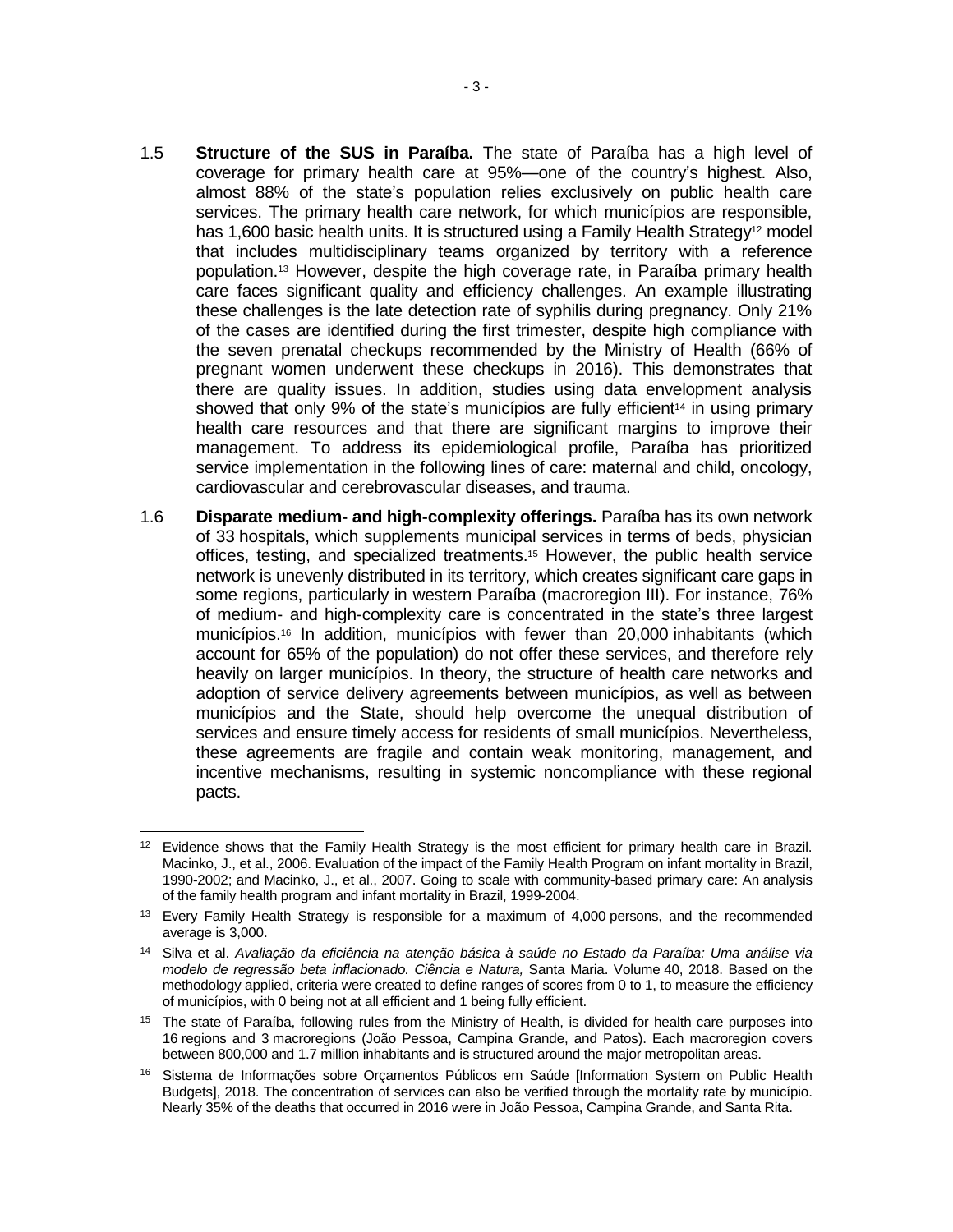

- 1.7 **Maternal and child health care network.** The State has its own network of four maternity hospitals and two general hospitals with obstetrics services, which operate as regional referral services, particularly for high-risk deliveries. This network has inadequate infrastructure and does not meet current health regulations. In recent years, Paraíba has attempted to address this situation by following the national strategy of the Cegonha [Stork] Network,<sup>17</sup> aimed at ensuring comprehensive care for pregnancy, delivery, and the postpartum period. This strategy includes action plans based on regional diagnostic assessments, intended to close care gaps through the consolidation of the maternal and child health network throughout the state. Regional diagnostic assessments indicate that there are deficits in services offered for delivery and neonatal intensive care in maternity hospitals and regional referral hospitals. Another significant component of the maternal and child health care network is the Laboratório Central do Estado [State Central Laboratory] (LACEN), the main maternal/child surveillance reference laboratory—which is responsible for 80% of high-complexity neonatal tests in Paraíba.
- 1.8 **The emergency and urgent care network.** Lastly, to treat acute illnesses, Paraíba's emergency and urgent care network is made up of 10 emergency care units that cover 90% of its territory, as well as 6 emergency hospitals. In addition, mobile urgent care services have been expanded in recent years, and there are currently 106 decentralized stations. This network is mainly poised to treat cardiovascular and cerebrovascular diseases, as well as trauma. The network's urgent care departments provide care to a large number of acute patients who—taking into account Paraíba's morbidity-mortality profile—should receive preventive care through a health system that targets chronic noncommunicable diseases. The emergency and urgent care network has a new control center aimed at reducing imbalances in service offerings and access for patients.

<sup>&</sup>lt;sup>17</sup> Resolution 1489 of 24 June 2011, Ministry of Health.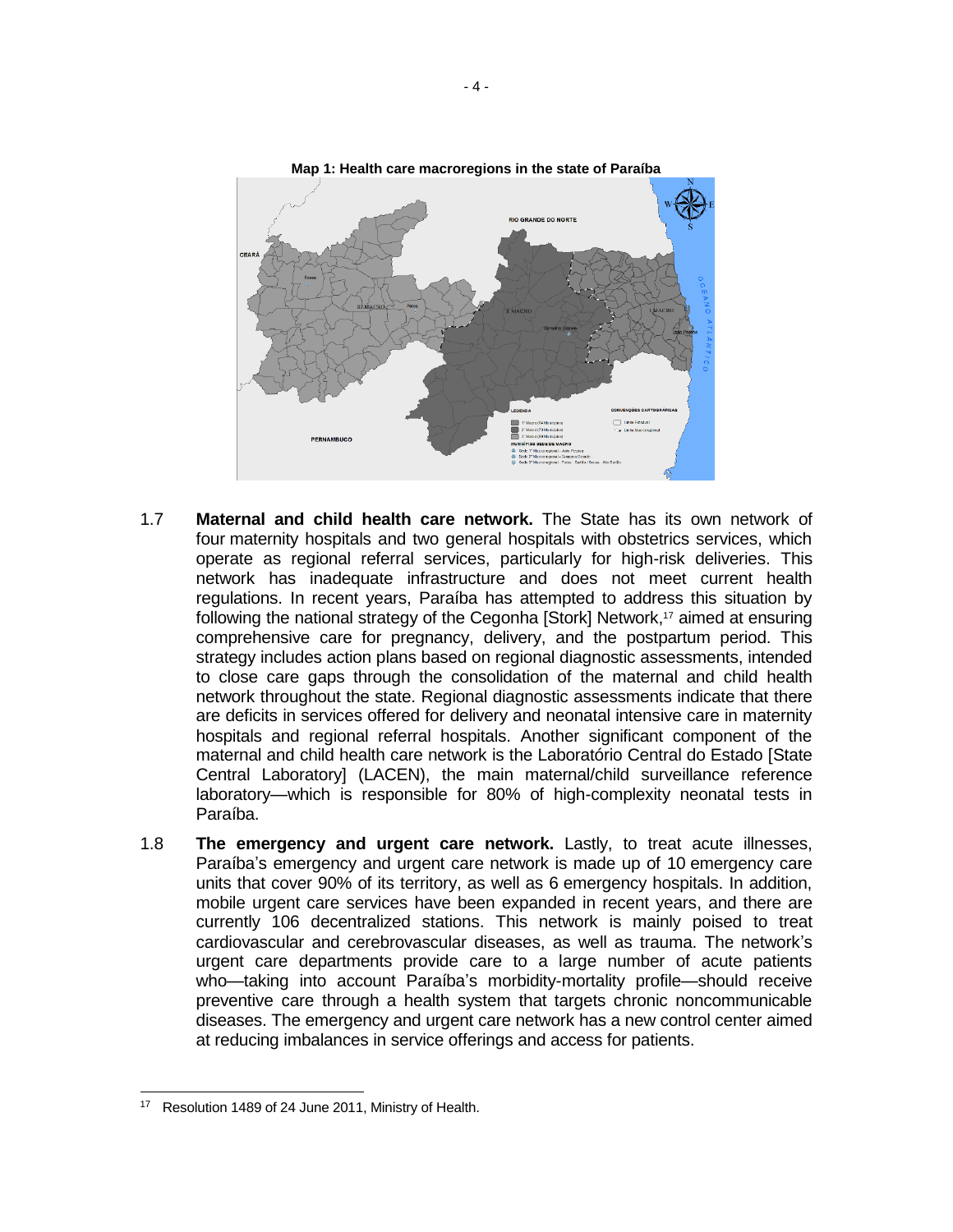### **An incomplete organizational model for health care**

- 1.9 Although the mandate of the Secretaria de Estado da Saúde [State Health Department] (SES) is to be a strategic health care administrator and to provide medium- and high-complexity services, it currently has little control over the service network. This is partly because the State lacks information systems for regional planning, with mechanisms that promote equitable service offerings by the municípios. Moreover, municípios in Paraíba do have full health care management<sup>18</sup>—that is, they receive financing directly from the federal government and the State. Municípios also manage services in their territory, even state hospitals, without having to coordinate care with the SES. Municípios contribute 28% of the financial resources for health care<sup>19</sup> but have decision-making authority for 64% of total spending, often without taking into account regional epidemiological realities. Paraíba uses the main SUS mechanism to coordinate supply and demand for medium- and high-complexity services, which is known as integrated, consensus-based programming.<sup>20</sup> However, the SES faces difficulties controlling the supply of services and hospital beds based on each region's changing epidemiological needs, since it lacks the information and monitoring systems to administer resources more efficiently.
- 1.10 **Significant care gaps:** Large regions of Paraíba lack medium- and high-complexity services partly due to the factors mentioned above. For example, there are no high-complexity oncology public services in 89 municípios in western Paraíba, and therefore patients need to travel between 180 and 500 kilometers to receive care.<sup>21</sup> This is reflected in the overcrowding and delays in scheduling elective surgeries and specialized treatments in referral hospitals, most of which are located in the state's capital. For instance, in 2014, 70% of patients diagnosed with prostate cancer had to wait more than 60 days to begin treatment.<sup>22</sup> These regional inequalities are also evident in the differences in health care spending by region: while in João Pessoa (macroregion I), annual per capita spending in 2013 was R\$695, in Patos (macroregion III), it was R\$485.
- 1.11 **Low implementation level for lines of care:** Ongoing, comprehensive care of patients with chronic noncommunicable diseases at the three levels of complexity (basic, medium, and high) is essential to prevent declining health. Therefore, it is necessary to have standard clinical practices that include the patient's medical record and proactive communication between referring and counter-referring medical professionals. A similar situation exists with pregnancy care, for a more limited period. However, in practice there is little continuity of care in Paraíba. There is also major fragmentation at the territorial level, partly due to the lack of

 $\overline{a}$ 

<sup>&</sup>lt;sup>18</sup> According to Basic Operational Regulation 96. In practice, most municípios have limited capacity to offer all the planned complex procedures and meet the demand from patients referred by neighboring municípios.

<sup>&</sup>lt;sup>19</sup> Constitutional Amendment 29 calls for municípios to allocate at least 15% of the resources they collect to funding health care services.

<sup>&</sup>lt;sup>20</sup> Based on this mechanism, established under Ministry Regulation 1097/2006, municípios agree to provide specific services and the Ministry of Health guarantees the corresponding funding. The State is expected to coordinate and supervise integrated, consensus-based programming.

<sup>&</sup>lt;sup>21</sup> Information System on Public Health Budgets.

<sup>&</sup>lt;sup>22</sup> Registro Hospitalar de Câncer [Hospital Cancer Registry].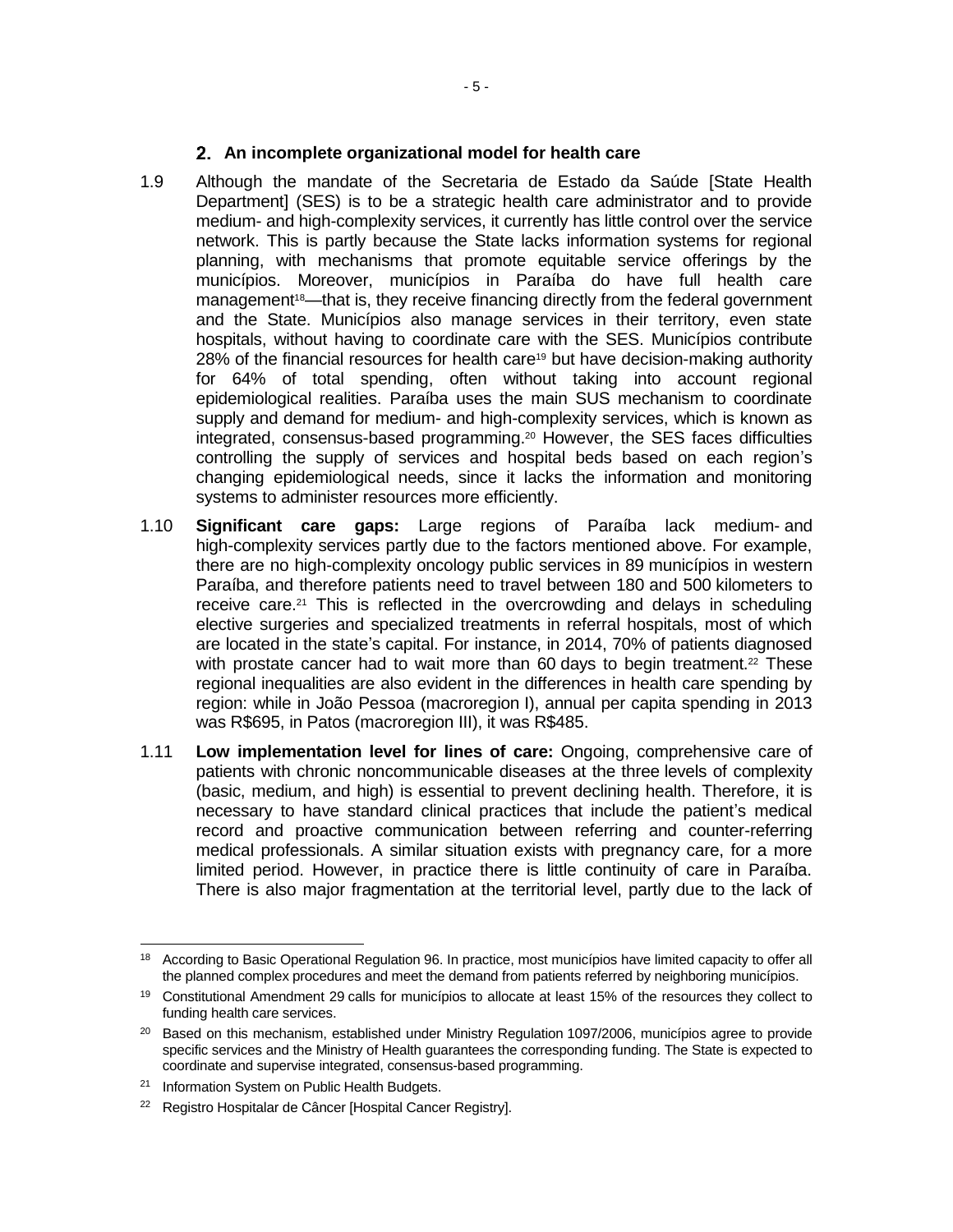clear guidelines<sup>23</sup> and of systematic efforts to implement them. For instance, a study found that 63% of primary health care teams do not maintain records to track patients referred to other levels of care.<sup>24</sup> This results in inefficiencies, such as duplicating diagnostic and care services and failing to provide support to patients. Despite efforts to provide training on implementing lines of care and to support primary health care professionals through the Centro Formador de Pessoal para a Saúde [Training Center for Health Care Personnel] (CEFOR), there is little adherence, including to clinical protocols and predefined care flows.

- 1.12 **Litigation in the system:** Paraíba, like other states, is constantly subjected to lawsuits through the judicial branch to compel it to provide medical care included on the National List of Health Care Actions and Services (and not available to patients) or not on this list, particularly high-cost medications. There is also recurring litigation regarding medications and treatments that the Agência Nacional de Vigilância Sanitária [Health Regulatory Agency] did not approve. This situation is compounded by: (i) limited judicial branch knowledge about how the health care system operates; (ii) limited technical dialogue between the judiciary and the State; and (iii) lack of information systems to quickly resolve lawsuits and identify inconsistencies. Litigation has a major impact on the health care budget. In 2017, the SES spent almost US\$15 million<sup>25</sup> on medications as a result of lawsuits, which is 78% of the state's budget for pharmaceuticals.
- 1.13 **Limited information systems:** The SES lacks an integrated information system to identify deficits, monitor epidemiological indicators in real time, and make management decisions for resource allocation, which contributes to the lack of control over the public health network. Since there is no unified control center, it is impossible to organize appointment scheduling flows, reduce waiting lines and no-shows (people missing scheduled appointments), and prioritize the services offered in unserved regions. In addition, the 33 hospitals lack information systems and only a few use electronic patient records.
- 1.14 **Shortcomings in infrastructure and quality:** Many facilities in the state's hospital network have highly deteriorated infrastructure and spaces that are inadequate for providing clinical services in accordance with regulations. Moreover, much of the medical equipment has exceeded its useful life or relies on outdated technology and needs to be replaced. There are almost 90 small municipal public hospitals, which have fewer than 50 beds and low treatment success. Paraíba has one of Brazil's highest averages in terms of length of hospital stays. <sup>26</sup> As a result, the hospital network needs to be reorganized and streamlined to reduce inefficiencies and increase service regionalization.

 $\overline{a}$ <sup>23</sup> For example, a study in Campina Grande município (the state's second largest) showed that various clinical practices coexist within the same territory. Sampaio, J., et al. *O NASF Como Dispositivo da Gestão: Limites e Possibilidades. Revista Brasileira de Ciências da Saúde*, Volume 16, Number 3, 2012.

<sup>24</sup> Lacerda, A., et al*. Avaliação do sistema de referência e contrarreferência do estado da Paraíba segundo os profissionais da Atenção Básica no contexto do 1º ciclo de Avaliação Externa do PMAQ-AB. Saúde em Debate*, 2014.

<sup>&</sup>lt;sup>25</sup> For example, cancer treatment medications account for 44% of these resources. Núcleo de Assistência Farmacêutica [Pharmacy Care Center] of the SES.

<sup>26</sup> DATASUS, 2018.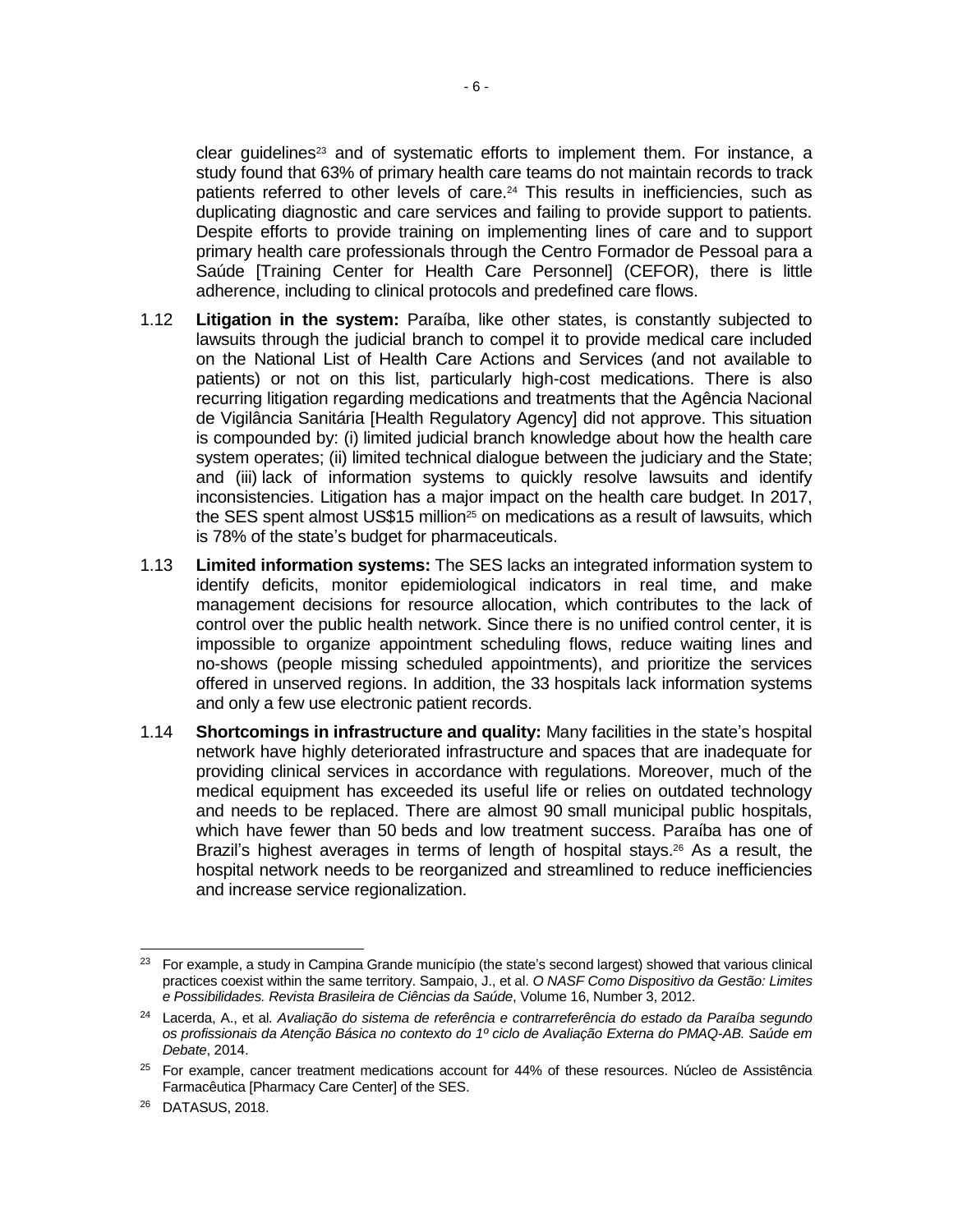#### **Recent progress and the health care network model's consolidation needs**

- 1.15 Paraíba, like the other Brazilian states, faces major financial constraints due to increasing public expenditures and decreasing tax revenues. The SES currently allocates resources for health care funding mandated by law.<sup>27</sup> Given a context of growing demand driven by epidemiological transition, it has limited ability to expand these resources. Therefore, it is essential to implement measures to enhance spending efficiency, ensuring that quality health care services will be provided to the population in a timely manner.
- 1.16 In this context, the Government of Paraíba decided to extensively reorganize its SUS, seeking to transform it from a reactive system focused on treating acute illnesses into a preventive, longitudinal health care support system, particularly for chronic diseases. This strategy, defined in the 2016-2019 State Health Care Plan, is based on expanding priority health care networks; increasing regulation of services and hospital beds to ensure timely and equitable access; and expanding and strengthening specialized care. Therefore, new two-party (State-município) agreement strategies are gradually being implemented. These include the creation of macroregional governance committees<sup>28</sup> for health care networks, the permanent qualification of Comissões Intergestores Regionais [Regional Intergovernmental Committees],<sup>29</sup> and the use of technologies to monitor medium- and high-complexity service agreements. Three regulatory committees for consultations with specialists and hospital beds are in the early stages of implementation for macroregions I, II, and III. A central regulatory committee is also being implemented to address the imbalances of services offered and access for patients among macroregions; monitor fulfillment of two-party agreements; and use financial incentives, such as payments for fulfilling integrated, consensus-based programming, to ensure timely care is provided to the entire population. The proposed operation will help consolidate these reforms by implementing a centralized health care information and management system at the SES, expanding the use of electronic records, and integrating the clinical and administrative data network for the 33 state units.<sup>30</sup>
- 1.17 With respect to priority networks, for maternal and child care, the government continues to expand the Cegonha Network by providing technical support to regional referral services so they can follow clinical protocols. Therefore, in 2011 the SES established a pediatric cardiology and perinatology network focused on the early detection of congenital heart disease, which helps address infant mortality, particularly among newborns. This has been a successful strategy for the

 $\overline{a}$  $27$  Constitutional Amendment 29/2000 calls on states to spend a minimum of 12% of specific taxes and fees collected on health care. Paraíba spent 13% in 2016.

<sup>&</sup>lt;sup>28</sup> These committees are the unified governance entities for the entire macroregional network and are comprised of state and municipal managers, as well as health care service providers. Each committee must prepare an integrated regional care plan.

<sup>&</sup>lt;sup>29</sup> Regional Intergovernmental Committees are deliberative bodies comprised of representatives of the State and of all the municipal health care departments for a certain territory (health care region) with capacity to provide health care services at various levels of care.

<sup>30</sup> Although this program will not directly finance new municipal services, building the management capacity of the SES is expected to help improve the implementation and monitoring of existing agreements between the State and the municípios.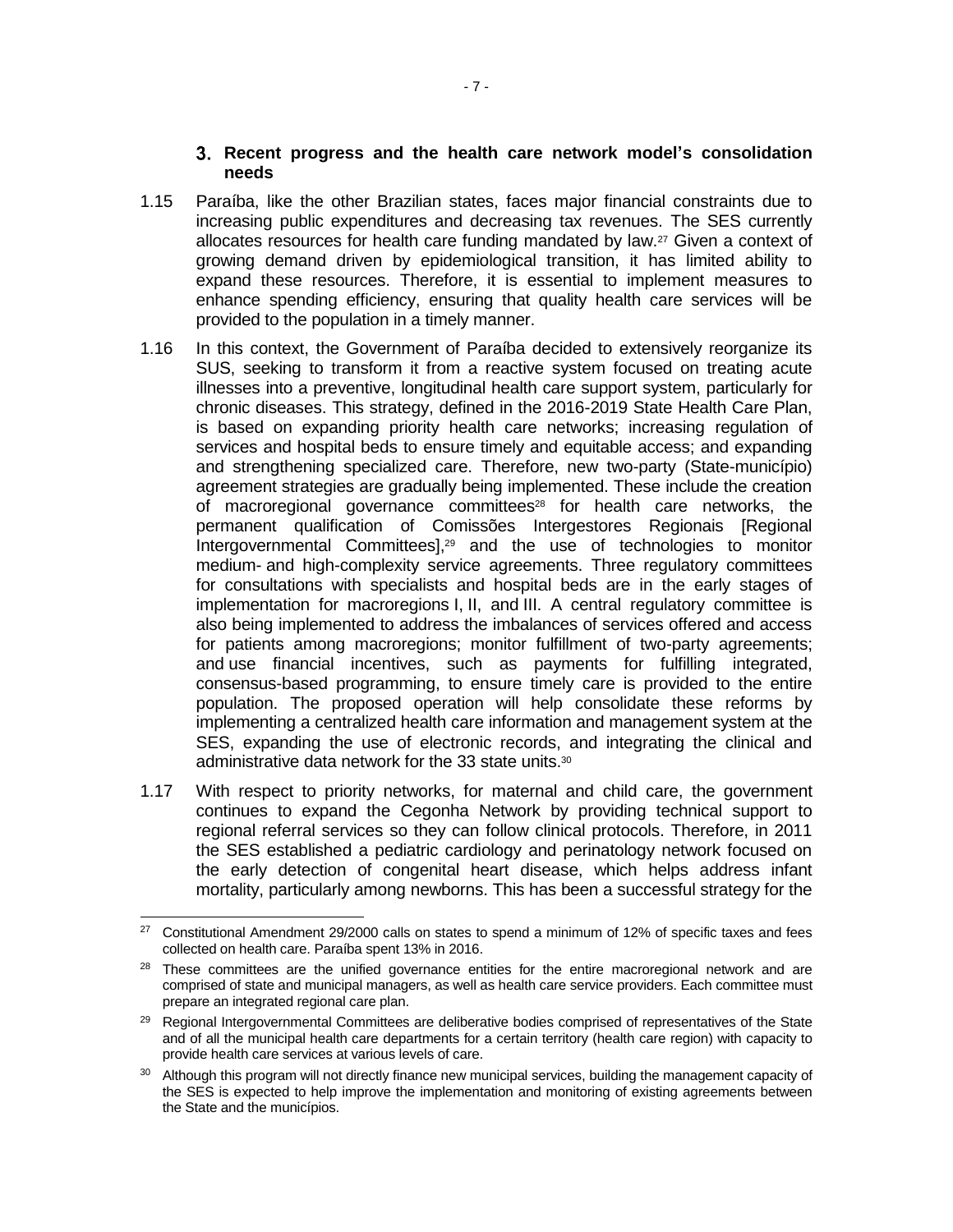State, coordinating a network of 21 maternity referral hospitals and using telemedicine for rapid diagnosis and decentralization of some services.<sup>31</sup> For chronic noncommunicable diseases, Paraíba is designing a state network in coordination with the municípios to ensure timely detection of illnesses and ongoing patient care. Given that cardiovascular diseases are the leading cause of death, the State is restructuring all emergency and primary health care services to quickly diagnose cerebrovascular accidents and heart attacks, to ensure that initial care is provided in a timely manner. This is essential to increase the likelihood of survival and decrease health consequences. To continue with care once the patient is stabilized, the State plans to have two referral hospital services located in strategic regions (macroregions I and III), ensuring that the entire territory has timely access through this network. In 2017, the State implemented a referral service in macroregion I (Don José María Pires Metropolitan Hospital). However, the network is still incomplete because the service for macroregion III is not yet operating. Coupled with these initiatives, the State has been consolidating an oncology network focused on treating the most common types of cancer: breast, cervical, prostate, and head and neck. The network currently has four oncology public services, located in João Pessoa and Campina Grande (macroregions I and II), which are referral sites for the entire territory. However, it has no services in Patos (macroregion III).

- 1.18 To reduce inequalities among regions, it is essential to expand these networks and have the State play a more active role in coordinating services and closing care gaps. This includes organizing care hierarchically and with clearly defined referral and counter-referral flows in each macroregion. Key actions that this program will finance and that will help strengthen health care networks are redesigning and implementing clinical protocols and training health care professionals through CEFOR. To improve the capacity of medium- and high-complexity health care units that provide maternal and child care, as well as care for the most common chronic diseases (cerebrovascular accidents, heart attacks, and cancer), the program will support State initiatives as follows: renovating and expanding five high-risk maternity hospitals, Patos Regional Hospital (macroregion III), and LACEN; and equipping referral units such as Don José María Pires Metropolitan Hospital and Itaporanga Hospital.
- 1.19 This program's value-added is provided through its combination of: (i) improvements in key service offerings in the most underserved regions, based on the epidemiological profile described earlier; (ii) enhancements to the service network based on primary health care through increased clinical capacities and ongoing team training on protocols for lines of care, to reduce the number of avoidable hospitalizations and complications; and (iii) expansion of the State's strategic management capacity, particularly through information systems, to use resources more efficiently. There are plans to help expand the network model by promoting comprehensive care, improving the treatment success of primary health care, reorganizing services, closing regional service gaps, and strengthening the strategic role of the SES.

 $\overline{a}$ <sup>31</sup> During a six-year period, 197,000 children received treatment and 510 surgical procedures were performed. The incidence of heart disease among children is 11 per 1,000 live births.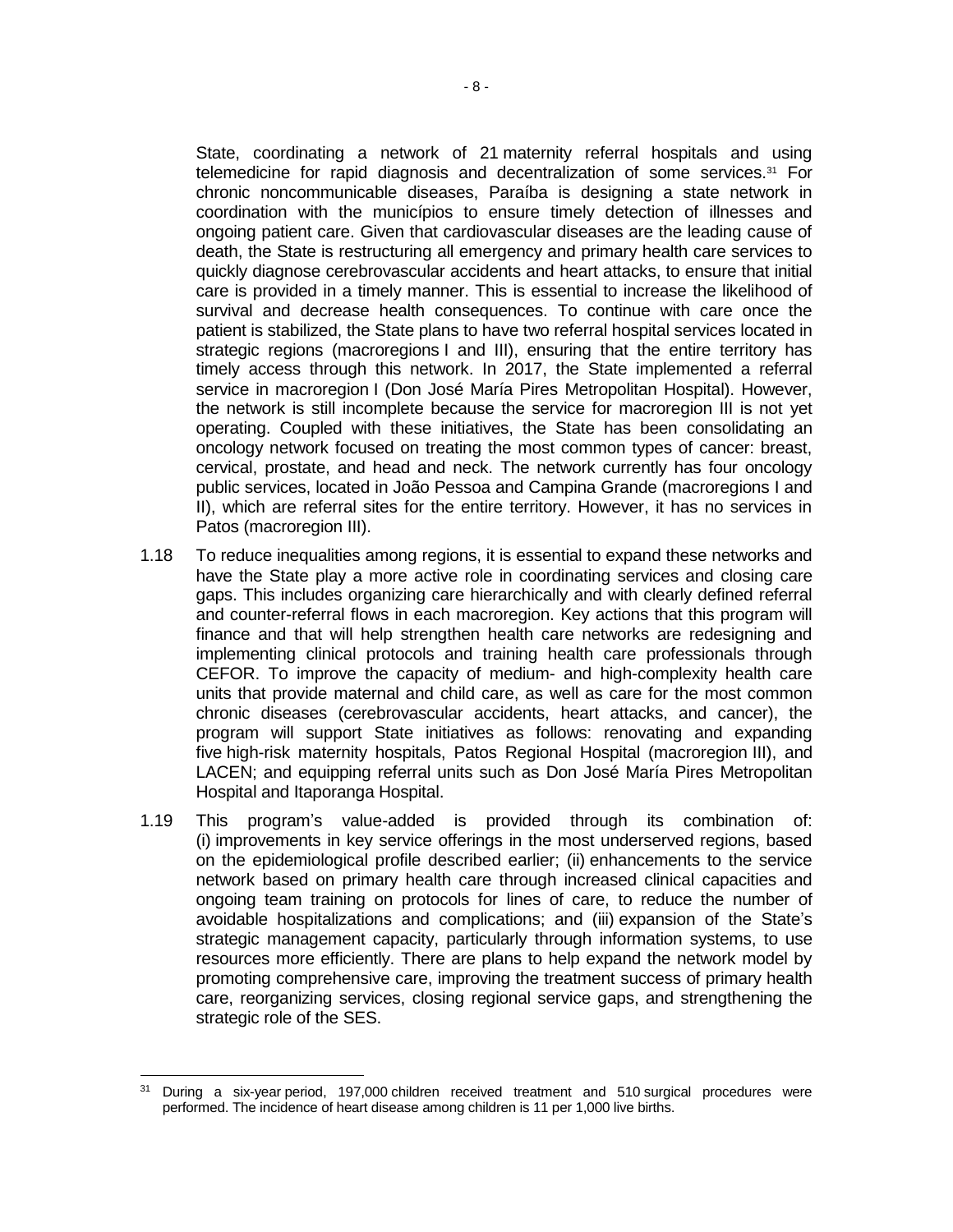- 1.20 **Lessons learned and related operations.** This program will become part of the Bank's health care portfolio in Brazil, which includes five programs in execution (loans 3051/OC-BR, 3262/OC-BR, 3703/OC-BR, 3400/OC-BR, and 3678/OC-BR) that have provided valuable lessons. This program has been prepared simultaneously with operation BR-L1429 (loan 4641/OC-BR) for the Município of São Paulo. Based on loan 3051/OC-BR (Strengthening of Health Management in the State of São Paulo), this program addresses the importance of organizing services into hierarchical regional networks, to ensure the continuity of care for patients (Components 1 and 2). From loan 3703/OC-BR (Program for the Expansion and Improvement of Specialized Health Care in the State of Ceará II), this program incorporates the need to have advanced, flexible health care management models to respond to each region's complexities and changing epidemiological demands (Component 1). Lastly, from loan 3400/OC-BR (Program for Strengthening Social Inclusion and Healthcare Networks – PROREDES Fortaleza), this program takes into account the critical role of technologies such as electronic records to follow up on patient progress and streamline the use of diagnostic tests and treatments, contributing to efficient expenditures (Component 1).
- 1.21 The program will contribute to the innovation agenda by financing new health care technologies. This includes using management information systems, developing an application to monitor management agreements between the State and municípios, and promoting the use of health care technologies, particularly telemedicine.
- 1.22 **Strategic alignment.** The operation is consistent with the Update to the Institutional Strategy 2010-2020 (document AB-3008) and is strategically aligned with the social inclusion and equality development challenge, inasmuch as it will improve the quality of health care services. This will be verified through the impact indicators of reductions in the maternal mortality rate due to direct (obstetric) causes and the rate of hospitalizations due to primary-care-sensitive conditions. The program is also aligned with the following crosscutting areas: (i) gender equality and diversity, by strengthening maternal and child care services, particularly neonatal, and using differentiated protocols for patients with chronic noncommunicable diseases (paragraph 1.22); (ii) climate change and environmental sustainability, by including energy efficiency and water saving measures in building renovation projects and purchasing energy efficient equipment. Approximately 3.09% of program resources will be invested in climate change mitigation activities, in accordance with the [Multilateral Development](https://publications.iadb.org/handle/11319/9163)  Banks' [joint methodology on estimating climate finance.](https://publications.iadb.org/handle/11319/9163) These resources contribute to the IDB Group's goal of increasing financing for climate change projects to 30% of all operations approved by the end of 2020; and (iii) institutional capacity and rule of law, by increasing the State Health Department's governance of the health care system and improving the quality of health care services. In addition, the program will contribute to the Corporate Results Framework 2016-2019 (document GN-2727-6) by increasing the number of beneficiaries receiving health services. The program is also consistent with the IDB country strategy with Brazil 2016-2018 (document GN-2850), which sets the strategic objective of expanding and improving the primary health care network and includes an indicator on the reduction in hospitalizations for conditions treatable through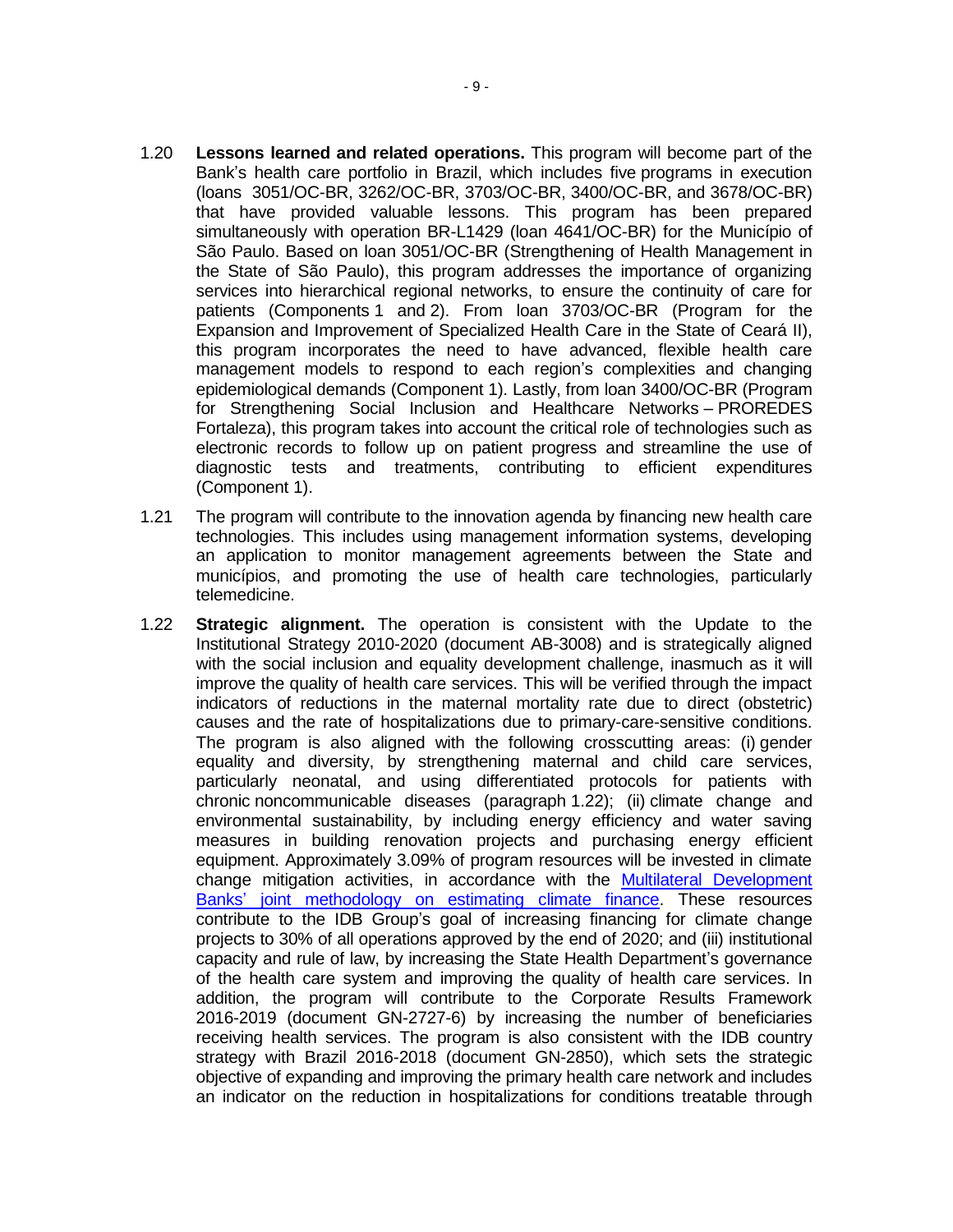primary care.<sup>32</sup> It is included in the Update of Annex III of the 2018 Operational Program Report (document GN-2915-2). The operation is also consistent with the Health and Nutrition Sector Framework Document (document GN-2735-7) by promoting consolidation of integrated primary health care networks and improving the planning and use of management tools. In addition, it is consistent with the Gender and Diversity Sector Framework Document (document GN-2800-8) through its line of action on improving the wellbeing of women and children by expanding access to quality public services. Lastly, this program aligns with the Strategy on Social Policy for Equity and Productivity (document GN-2588-4) by addressing its fifth strategic area, the double burden of disease.

1.23 With respect to the gender area mentioned above, the program is consistent with the Operational Policy on Gender Equality in Development (Operational Policy OP-761) by contributing to gender equality and nondiscrimination in benefits through the strengthening of the maternal and child health care network. This will be achieved by renovating five maternity referral hospitals and improving support for women with high-risk pregnancies through the expansion of lines of care, as well as by renovating LACEN. In addition, services that treat patients with chronic noncommunicable diseases will expand the use of protocols differentiated by gender, taking into account biological differences and gender roles, which determine varying uses of health care services and differing self-care strategies. These behaviors determine both the incidence of chronic noncommunicable diseases and their health consequences.<sup>33</sup>

### **B. Objectives, components, and cost**

- 1.24 The general objective of this program is to help improve the health of the population of the state of Paraíba by consolidating its health care networks and strengthening its health care management capacity. The program's main beneficiaries will be some 3.4 million people who rely on the Unified Health System (SUS) for their health care. They will benefit from enhanced health care networks through the implementation of management systems and additional lines of care, as well as from improvements in the state health care units.
- 1.25 **Component 1: Strengthening the management of the SUS and improving service quality (IDB: US\$14.3 million; local counterpart: US\$9.2 million).** The objective of this component is to help improve the capacity of the State Health Department (SES) in its strategic, influential, and managerial role in operating Paraíba's health care networks efficiently. Financing will be provided for: (i) developing or procuring a strategic database and information management system for managerial decision-making; (ii) providing technology infrastructure to the 33 state hospitals; (iii) implementing electronic patient records in

  $32$  The program is consistent with the reducing regional socioeconomic inequalities implementation approach specified in paragraph 3.7 of the country strategy with Brazil 2016-2018 (document GN-2850).

<sup>33</sup> WHO, 2009. Global health risks: Mortality and burden of disease attributable to selected major risks; Schramm, J., et al.; Gender inequalities in non-communicable disease mortality in Brazil. Stevens, A., et al. *Ciência & Saúde Coletiva*, 2012, Vol.17(10), p. 2627. Barker, Gary; Christine Ricardo; and Marcos Nascimento. 2007. Engaging men and boys in changing gender-based inequity in health: Evidence from programme interventions. WHO, Geneva, 2007; Pathania, V. S. Women and the smoking epidemic: Turning the tide. 2011. Bulletin of the World Health Organization 89:162-162. DeVon, H. A., et al. Symptoms Across the Continuum of Acute Coronary Syndromes: Differences Between Women and Men. 2008. American Journal of Critical Care.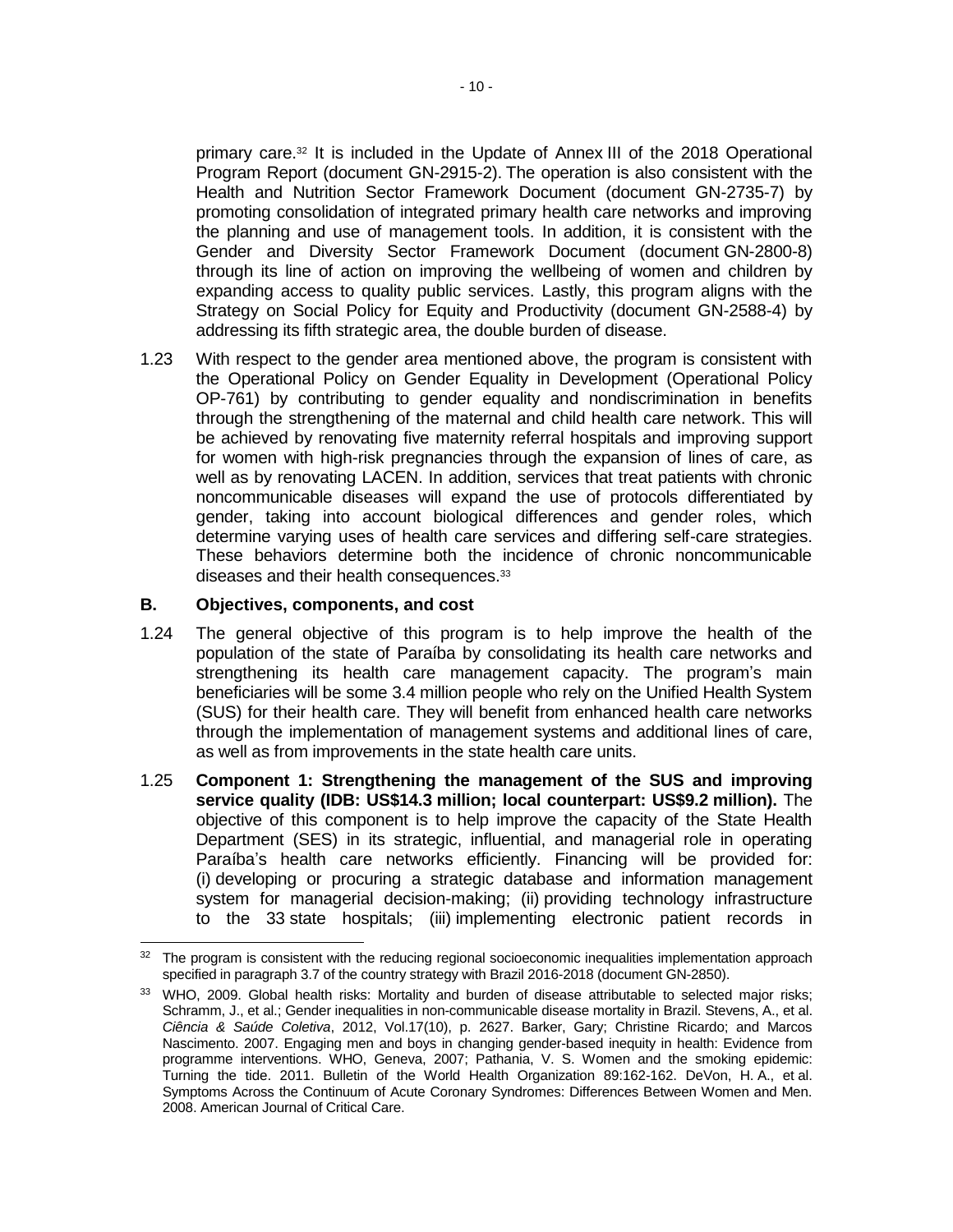state-managed units and clinical histories in at least four emergency care units; (iv) redesigning and implementing clinical protocols for prevalent chronic conditions; (v) developing innovative tools for two-party (State-município) regional coordination and promotion of efficiency in health care spending, such as a system to monitor intergovernmental agreements for offering medium- and high-complexity services, a monitoring application, and the qualification of Regional Intergovernmental Committees; (vi) executing an education campaign to promote disease prevention and self-care; (vii) implementing a strategy to reduce litigation in health care through consulting assignments and training, particularly for the State Attorney General's Office; (viii) reforming and improving maternal and child health care processes in LACEN; and (ix) renovating and expanding CEFOR to train approximately 7,500 primary health care professionals.

- 1.26 **Component 2: Consolidating health care networks (IDB: US\$28 million; local counterpart: US\$2.2 million).** This component will expand the offerings and quality of medium- and high-complexity services,<sup>34</sup> particularly in the areas of maternal and child care, oncology, and chronic disease care. Financing will be provided for: (i) renovating and expanding five high-risk maternity hospitals<sup>35</sup> and implementing a strengthening program for prenatal, delivery, and postpartum-period care; (ii) renovating, refurbishing, and procuring equipment for oncology services at Patos Regional Hospital (macroregion III); and (iii) procuring equipment for neurology and cardiology services at Don José María Pires Metropolitan Hospital (macroregion I) and Itaporanga Hospital (macroregion II).<sup>36</sup>
- 1.27 **Component 3: Monitoring, evaluation, and administration (IDB US\$2.8 million).** This component will support the SES in executing the program through a program management unit (PMU), with effective management of planned activities and monitoring of results. This will also include financing an impact evaluation and a financial audit.

### **C. Key results indicators**

1.28 **Expected impacts.** The impact indicators in the Results Matrix are primarily related to reducing premature deaths due to chronic noncommunicable diseases as well as maternal and child mortality, which are the main health challenges in Paraíba. Significant indicators include the maternal mortality rate from direct (obstetric) causes, the premature mortality rate from cerebrovascular accidents, and the premature mortality rate from diabetes. The program is expected to have a positive impact on all of these by strengthening health care networks, expanding high-complexity service capacity, and improving strategic management by the SES.

 <sup>34</sup> Preliminary architectural designs and technical specifications for these works are available [here.](http://idbdocs.iadb.org/wsdocs/getDocument.aspx?DOCNUM=EZSHARE-1515354007-73)

<sup>35</sup> These are: Cajazeiras Regional Hospital, Guarabira Health Care Complex, Edson Ramalho Hospital, Frei Damião Maternity Hospital, and Peregrino Filho Maternity Hospital. In 2017, these facilities provided care for a total of 12,700 deliveries, accounting for 30% of recorded childbirths.

<sup>&</sup>lt;sup>36</sup> The renovations of the five maternity hospitals, as well as LACEN and CEFOR (Component 1), will include the following energy efficiency and water saving measures: rainfall collection and recovery of water from air conditioner condensation; use of air conditioning equipment labeled energy efficient; and use of energy-saving lightbulbs and solar water heaters.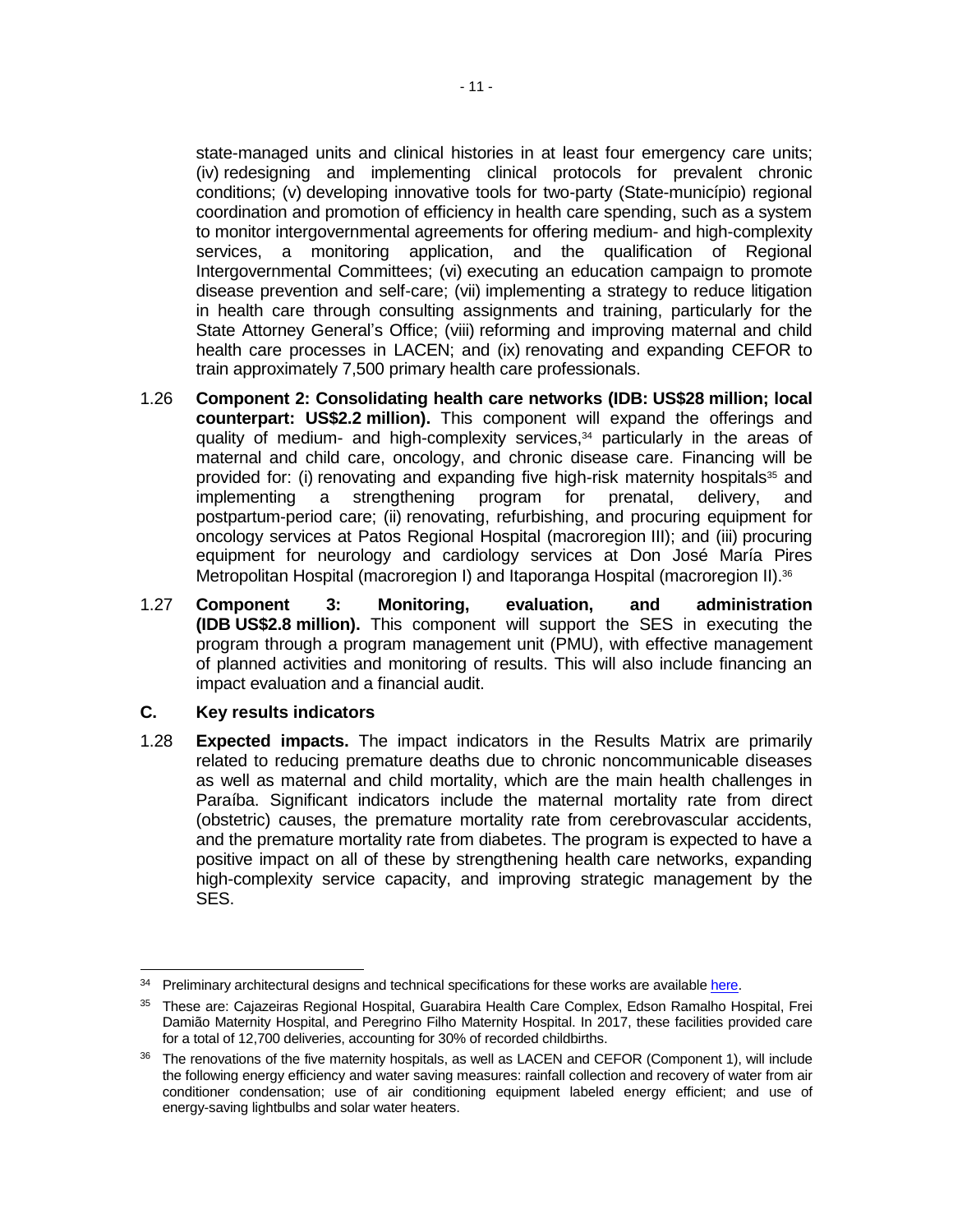- 1.29 **Expected outcomes.** In terms of outcomes, multiple indicators connected to the vertical logic and program-financed activities were selected. Some of these are: (i) hospitalization rate due to cerebrovascular accidents; (ii) percentage of normal deliveries that occurred in the state's SUS network; and (iii) pregnant women diagnosed with syphilis and prescribed treatment. In addition, to contribute to the Corporate Results Framework, the indicator "beneficiaries receiving health services" of high complexity was included.
- 1.30 **Economic analysis.** The strategies promoted under this operation are based on evidence about the effectiveness of the care model with health care networks. Based on evidence specific to Brazil, the economic analysis [\(optional link 1\)](http://idbdocs.iadb.org/wsdocs/getDocument.aspx?DOCNUM=EZSHARE-1515354007-74) quantifies the incremental benefits resulting from program investments. These include: (i) productivity gains through a decrease in the morbidity and mortality associated with increased coverage, quality, and management of health care network services; (ii) savings in hospital expenditures from fewer hospitalizations due to primary-care-sensitive conditions; and (iii) earnings due to the implementation of lines of care. This analysis quantifies the disability-adjusted life-years that can be saved with the implementation of investments within a network context and reviews increases in effective coverage and the time it takes for results to materialize. In a baseline scenario with effective coverage, using conservative assumptions in terms of the effectiveness of interventions, a 5-year horizon, and a 3% discount rate, $37$  the benefit-cost ratio is 1.57. Likewise, a sensitivity analysis with a 10-year horizon showed that the benefit-cost ratio was above 1, even under the least-favorable scenarios. Under the most realistic scenario, that is, medium coverage with a steady roll-out, the program's net present value is US\$10,071,538 and the internal rate of return is 13.9%, using a 3% discount rate.

## **II. FINANCING STRUCTURE AND MAIN RISKS**

## **A. Financing instruments**

 $\overline{a}$ 

2.1 The program is a specific investment loan for a total amount of US\$56,633,869 and will be financed with a loan of up to US\$45,197,310 from the Bank's Ordinary Capital and a local counterpart contribution of US\$11,436,559, as shown in Table II-1. The disbursement period will be five years.

| <b>Components</b>                                                                        | <b>IDB</b> | Local      | <b>Total</b> | ℅   |
|------------------------------------------------------------------------------------------|------------|------------|--------------|-----|
| Component 1. Strengthening the<br>management of the SUS and<br>improving service quality | 14,370,254 | 9,212,220  | 23,582,474   | 42  |
| Component 2. Consolidating health<br>care networks                                       | 27,988,344 | 2,224,339  | 30,212,683   | 53  |
| Component 3. Monitoring, evaluation,<br>and administration                               | 2,838,712  |            | 2,838,712    | 5   |
| <b>Total</b>                                                                             | 45,197,310 | 11,436,559 | 56,633,869   | 100 |

**Table II-1. Summary of program costs (US\$)**

<sup>&</sup>lt;sup>37</sup> As detailed on page 12 of **optional link 1**, the World Health Organization recommends a 3% discount rate for health care projects.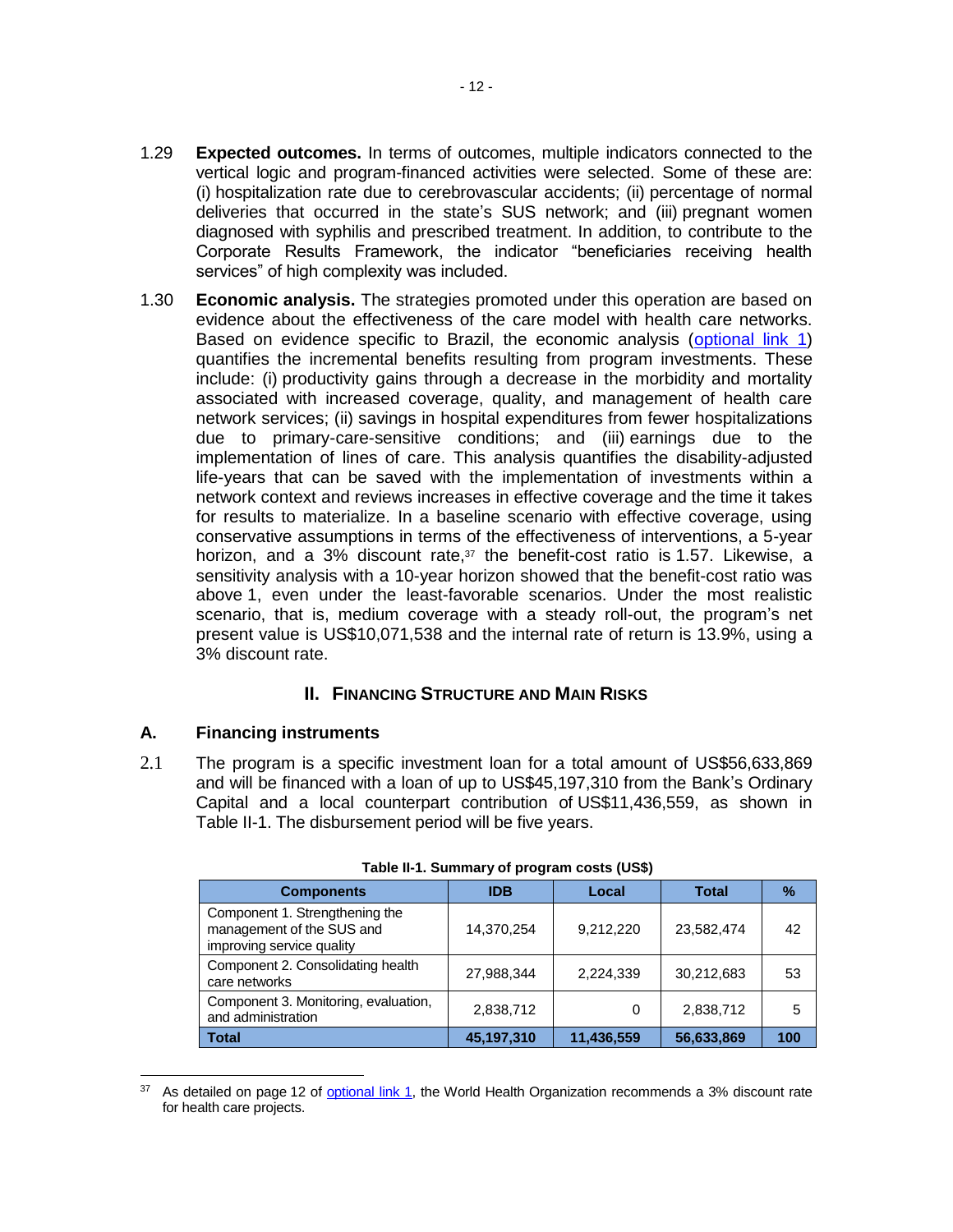| <b>Source</b> | Year 1    | Year 2     | Year 3     | Year 4     | Year 5    | <b>TOTAL</b> |
|---------------|-----------|------------|------------|------------|-----------|--------------|
| <b>IDB</b>    | 3,370,124 | 18,521,671 | 11,549,343 | 10,647,251 | 1,108,921 | 45,197,310   |
| Local         | 1,082,513 | 3,180,150  | 1.947.249  | 1,717,985  | 3,508,662 | 11,436,559   |
| <b>Total</b>  | 4,452,637 | 21,701,821 | 13,496,592 | 12,365,236 | 4,617,583 | 56,633,869   |
| %             | 8%        | 38%        | 24%        | 22%        | 8%        | 100%         |

**Table II-2. Disbursement schedule (US\$)**

2.2 **Financial analysis.** Based on the financial evaluation prepared by the National Treasury Department, the state of Paraíba has been classified as Category "B" due to its low debt, adequate level of current expenditures, and financial obligations (December 2017). To grant its final approval for the signing of the applicable loan contract, Brazil's federal government will analyze Paraíba's fiscal position once again.

## **B. Environmental and social risks**

2.3 According to the Environment and Safeguards Compliance Policy (Operational Policy OP-703), given that minimal or no related environmental and social impacts are expected, this has been classified as a Category "C" operation. Component 2 will finance small works inside state health care units that are already operating. Potential socioenvironmental impacts are limited to the works phase and are considered to be of a limited size, localized, temporary, short-term, reversible, and can be mitigated through mitigation programs pursuant to current Brazilian legislation. All the renovations and expansions will take place in urban areas, on isolated and unoccupied lands that have no ecological, historical, or cultural significance. However, the program is expected to generate positive social impacts as a result of enhancing the offerings and quality of medium- and high-complexity health care services, particularly in regions that are currently unserved. In addition, pursuant to the Disaster Risk Management Policy (Operational Policy OP-704), this has been classified as a type 1 (low risk) operation. As special contractual conditions for execution, in order to begin the works under Component 2, the following will be prepared and submitted, to the Bank's satisfaction: (i) a health and safety plan; (ii) a waste management plan for the construction phase of the works; and (iii) evidence showing that a mechanism to address complaints and claims has been established. These are considered essential conditions to ensure that the Bank's Operational Policies regarding social, environmental, and occupational health issues are followed during the construction and operation of works.

## **C. Fiduciary risks**

2.4 Following a workshop using the Institutional Capacity Assessment Platform, the risk was classified as medium. A medium risk of potential program execution delays was also identified, because SES staff lacks knowledge of and experience with the Bank's financial management and procurement policies. This may impact the achievement of the program's physical and financial targets. To mitigate this risk, there are plans to: (i) create a PMU that works full time on the program; (ii) create a special bidding committee to provide support for the preparation and operation of procurement processes according to Bank and/or country policies, as applicable; (iii) designate procurement staff to address program demand;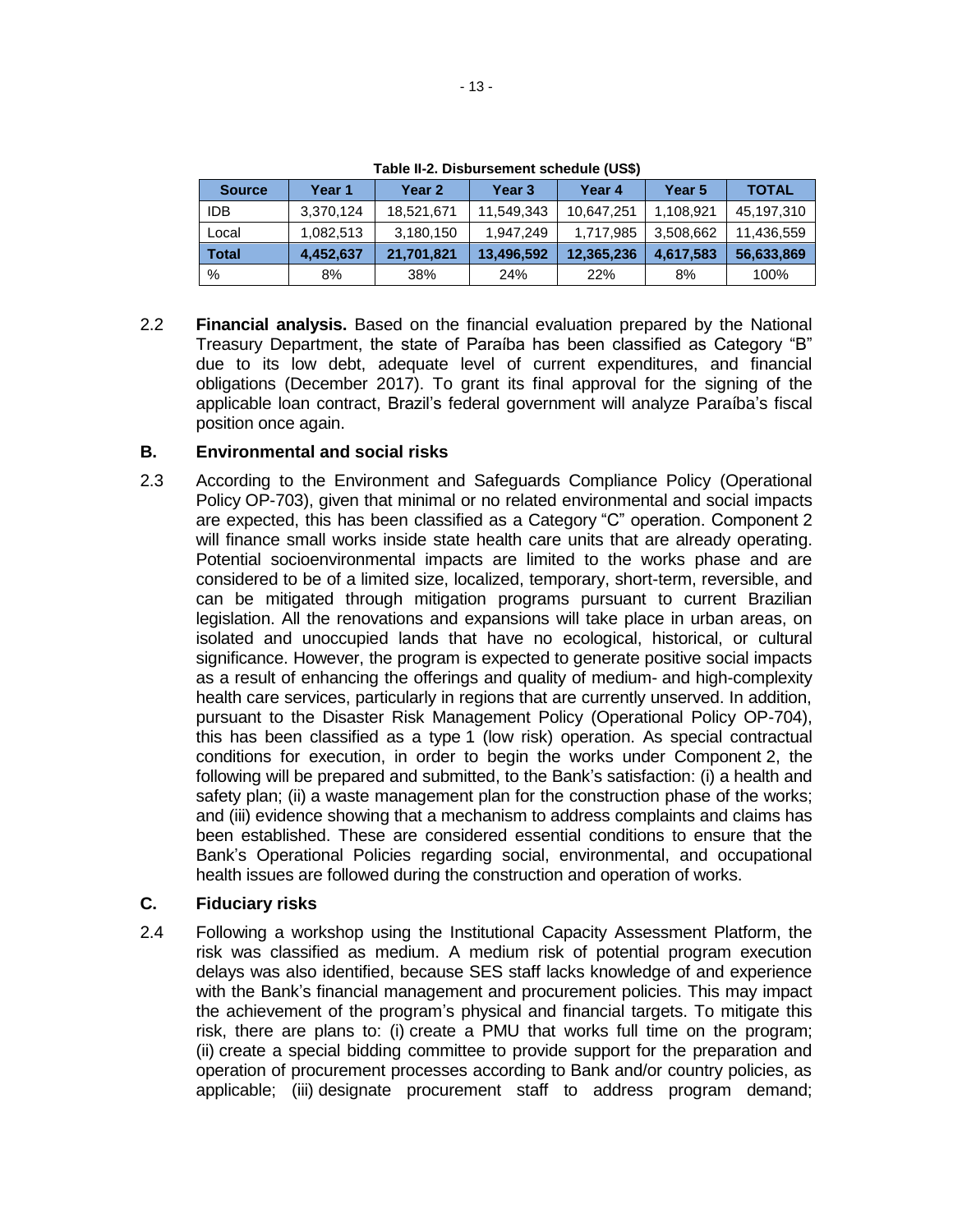(iv) develop or procure a physical and financial management system for the program; and (v) provide training from the IDB for all the staff involved in program execution.

## **D. Other risks and key issues**

- 2.5 A medium public management and governance risk was identified, in connection with a potential change in teams and lack of continuity in execution as a result of the elections in late 2018. To mitigate this risk, a continuity plan will be prepared, including records of activities conducted and processes in execution. A medium risk that the SES may consider the program to be a low priority, since it lacks an internal team that is devoted exclusively to this operation, was also identified. To address this risk, there are plans to create a PMU and contract consultants to provide support for program implementation. In addition, a medium risk of potential program execution delays was also identified, due to coordination issues between the SES and the Infrastructure and Works Department—which is responsible for renovating and redesigning the state health care units. To mitigate this risk, both entities will sign a cooperation agreement.
- 2.6 **Sustainability.** Program-financed activities are aimed at strengthening existing health care services that rely on current fiscal resources (federal, state, and municipal) for their future operation and continuity. The strengthening of the health care networks, as well as the expansion of lines of care, are expected to improve the treatment capacity of primary health care services and reduce the exacerbation of signs and symptoms and avoidable hospitalizations. This will make health care spending more efficient and contribute to the system's sustainability.

## **III. IMPLEMENTATION AND MANAGEMENT PLAN**

## **A. Summary of implementation arrangements**

- 3.1 **Borrower and executing agency.** The borrower will be the State of Paraíba, and the guarantor for the borrower's loan-related financial obligations will be the Federative Republic of Brazil. The State of Paraíba will execute the operation through the State Health Department (SES), which will create a PMU.
- 3.2 **Execution, administration, and coordination mechanisms.** Based on the institutional analysis, it was determined that the SES will establish a PMU with a team working full time on the program in order to facilitate its execution. The PMU will report directly to the SES directors' office. Its responsibilities will include: (i) program planning and administrative and fiduciary management; (ii) direct coordination with technical units (basic care, medium- and high-complexity care, epidemiological surveillance, etc.) to ensure alignment with SES policies; and (iii) monitoring and evaluation of program results. The PMU will have the following basic staff: a general coordinator, a technical specialist, an administrative and financial specialist, a procurement specialist, and a monitoring and evaluation specialist.
- 3.3 The program Operating Regulations [\(optional link](http://idbdocs.iadb.org/wsdocs/getDocument.aspx?DOCNUM=EZSHARE-1515354007-103) 5) will detail execution arrangements for each component, including clearly defined responsibilities and process flows, as well as other relevant operational elements. Any amendments to this document during execution will require the Bank's prior written no objection.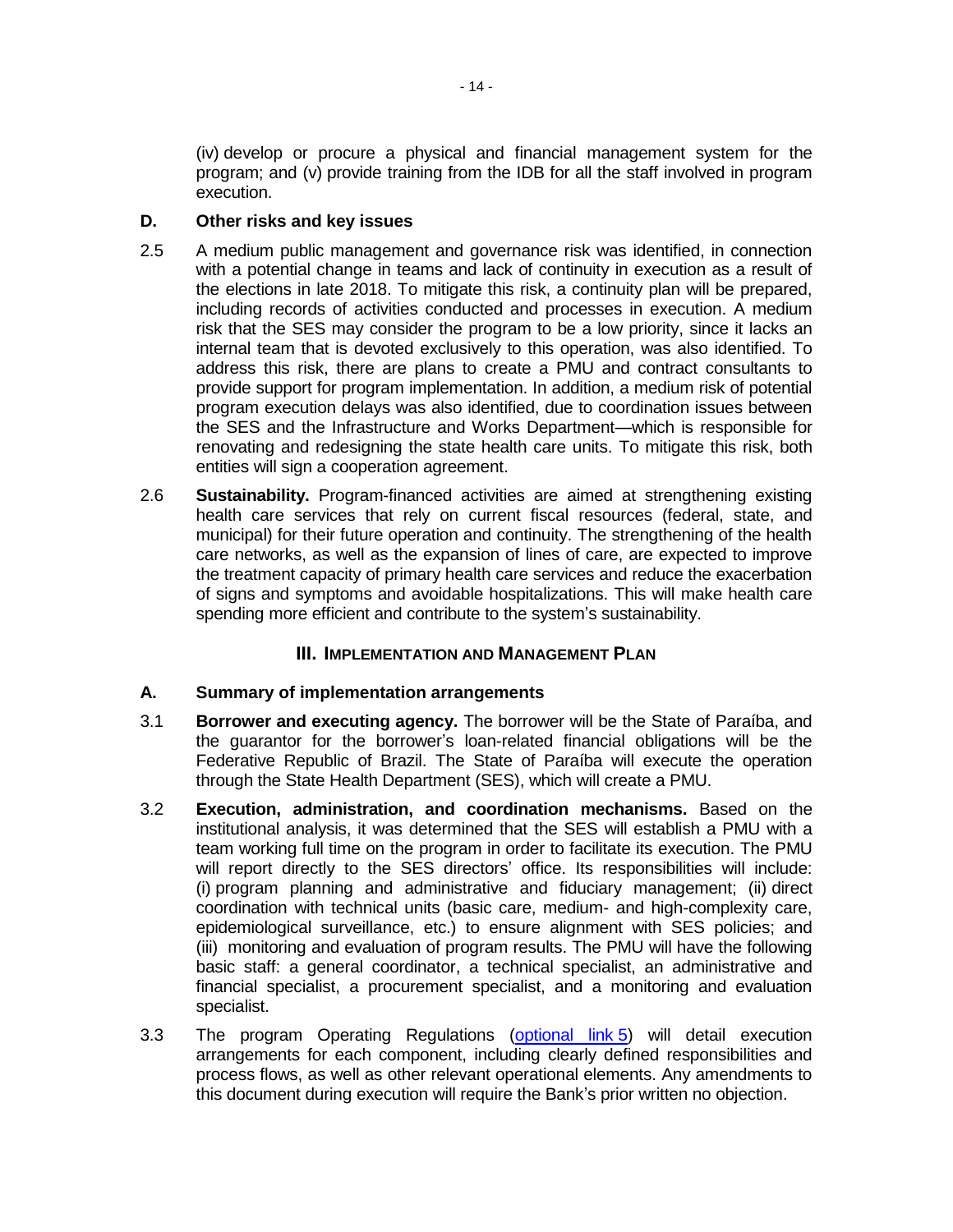- 3.4 **The special contractual conditions precedent to the first loan disbursement will be: (i) creation of a PMU and appointment of its general coordinator; and (ii) approval of the program Operating Regulations under the terms previously agreed upon with the Bank.** These conditions are essential to ensure that the executing agency will be properly prepared to begin program execution, by appointing a coordinator to lead the execution team and having a complete operating instrument that describes financial flows, procurement processes, program supervision and monitoring, etc.
- 3.5 **Procurement.** Procurement financed with loan proceeds will be conducted in accordance with the Policies for the Procurement of Goods and Works financed by the Inter-American Development Bank (document GN-2349-9) and the Policies for the Selection and Contracting of Consultants financed by the Inter-American Development Bank (document GN-2350-9). Pursuant to the executing agency's institutional capacity assessment, procurement processes that are financed in whole or in part by the Bank will be subject to ex post review, except in cases in which ex ante supervision is warranted and for direct contracting included in the procurement plan.<sup>38</sup> When procurement takes place through the country system, supervision will also be performed through this system.
- 3.6 **Disbursements.** Disbursements will be in the form of fund advances, based on actual program liquidity needs for a maximum period of six months. These will be deposited into a special bank account in the name of the program, to be used exclusively for loan proceeds, pursuant to the provisions of the Financial Management Guidelines for IDB-financed Projects (document OP-273-6).
- 3.7 **Audits.** The program financial statements will be audited annually by the Tribunal de Contas do Estado da Paraíba [State of Paraíba Audit Office] (TCE/PB) or, if not available, by an independent external audit firm acceptable to the Bank, which will be retained by the executing agency. The audited financial statements will be submitted to the Bank within 120 days following the close of each fiscal year of the entity, in accordance with the procedures and terms of reference previously agreed upon with the Bank.

### **B. Summary of arrangements for monitoring results**

3.8 The monitoring and evaluation plan describes the main arrangements to support program targets. The executing agency will be responsible for periodic monitoring of financed activities, in order to continuously review program execution and the fulfillment of output targets within the planned deadlines and costs. The executing agency will submit to the Bank, within 60 days following the end of each six-month period, the required monitoring reports. The Bank will conduct administrative missions or inspection visits, pursuant to the supervision plan. The Bank will also use the program monitoring report to oversee costs and attainment of physical targets and outcomes, as a mechanism for evaluating program performance.

 $\overline{a}$ <sup>38</sup> During program execution, the procurement plan will be reviewed and updated at least once every 12 months.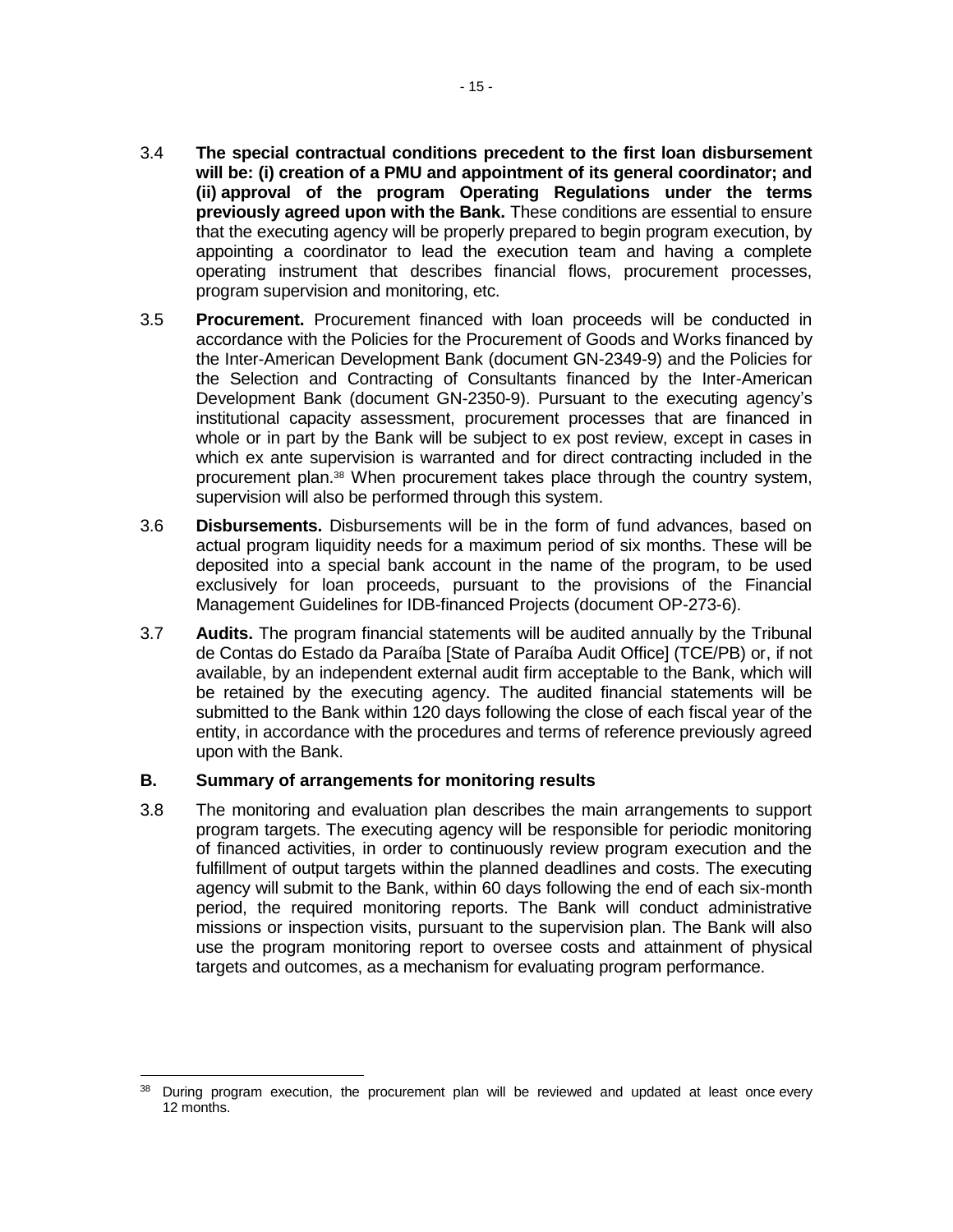3.9 The synthetic control method will be used to measure the impacts attributable to the program. Using this method, the State of Paraíba can be compared to a control unit or counterfactual based on a weighted average for the remaining Brazilian states. The plan includes developing a synthetic control for the various impact indicators in the Results Matrix. The data for the evaluation are from several DATASUS systems and are collected in a routine, standardized manner for all states. The data to develop the models originate from the IBGE. The baseline will be determined during the second year of execution, and the final report will be prepared during the fifth year. The program may also include a midterm implementation review. This will be prepared if the Bank requires it from the borrower and will be submitted up to 90 days after 50% of the loan proceeds are disbursed or 2.5 years after the start of program execution. The program budget includes resources allocated exclusively to finance this review.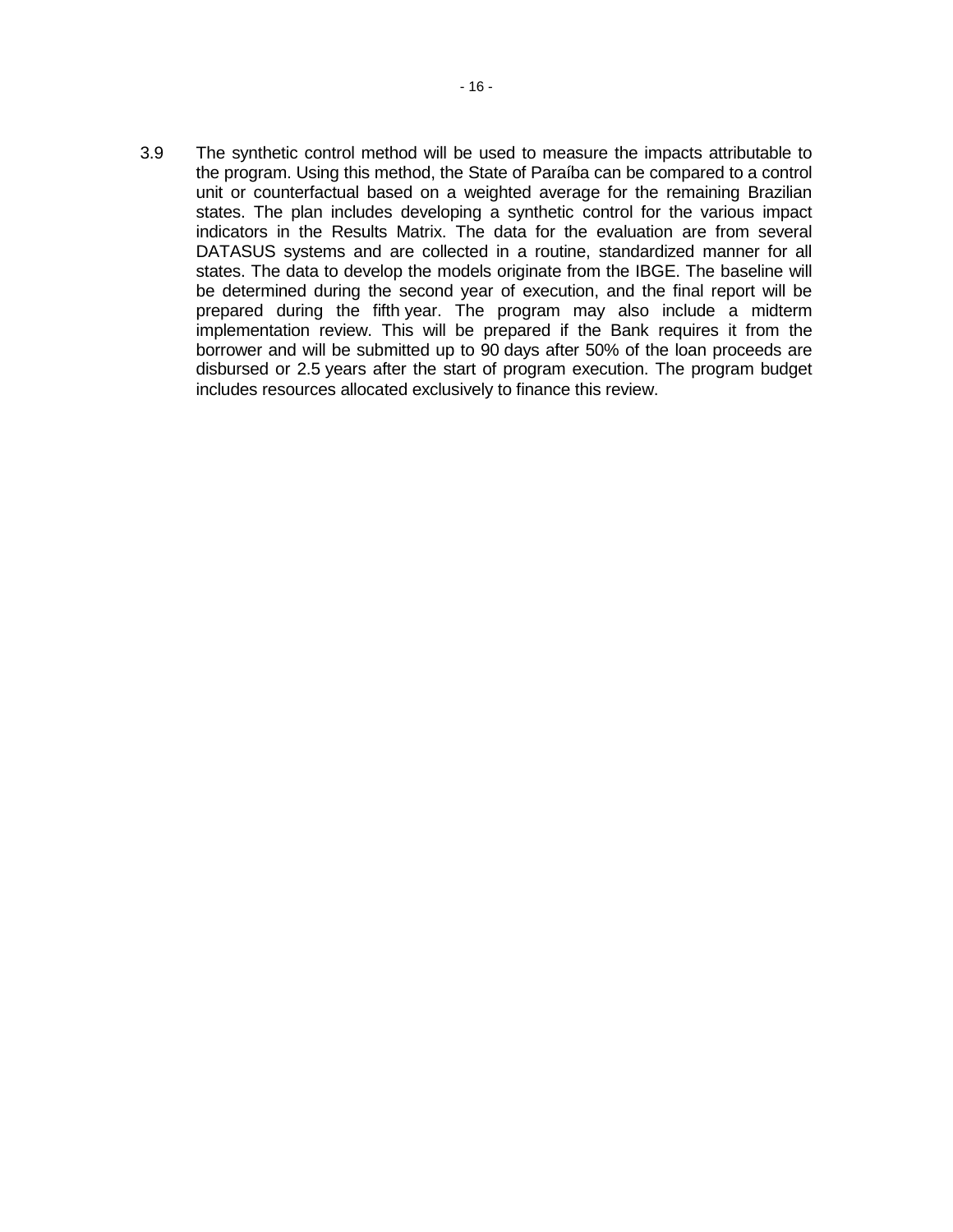| <b>Development Effectiveness Matrix</b>                                                                                                                                     |                                                                                                                                                                               |                                                                                                                                                                                                          |  |  |  |  |  |  |
|-----------------------------------------------------------------------------------------------------------------------------------------------------------------------------|-------------------------------------------------------------------------------------------------------------------------------------------------------------------------------|----------------------------------------------------------------------------------------------------------------------------------------------------------------------------------------------------------|--|--|--|--|--|--|
| <b>Summary</b>                                                                                                                                                              |                                                                                                                                                                               |                                                                                                                                                                                                          |  |  |  |  |  |  |
| <b>Corporate and Country Priorities</b>                                                                                                                                     |                                                                                                                                                                               |                                                                                                                                                                                                          |  |  |  |  |  |  |
| 1. IDB Development Objectives                                                                                                                                               |                                                                                                                                                                               | Yes                                                                                                                                                                                                      |  |  |  |  |  |  |
| Development Challenges & Cross-cutting Themes                                                                                                                               | Social Inclusion and Equality<br><b>Gender Equality and Diversity</b><br><b>Climate Change and Environmental Sustainability</b><br>Institutional Capacity and the Rule of Law |                                                                                                                                                                                                          |  |  |  |  |  |  |
| <b>Country Development Results Indicators</b>                                                                                                                               | Maternal mortality ratio (number of maternal deaths per 100,000 live births)<br>Beneficiaries receiving health services (#)*                                                  |                                                                                                                                                                                                          |  |  |  |  |  |  |
| <b>Country Development Objectives</b>                                                                                                                                       |                                                                                                                                                                               | Yes                                                                                                                                                                                                      |  |  |  |  |  |  |
| <b>Country Strategy Results Matrix</b>                                                                                                                                      | GN-2850                                                                                                                                                                       | Expansion and improvement of the primary health care<br>network                                                                                                                                          |  |  |  |  |  |  |
| <b>Country Program Results Matrix</b>                                                                                                                                       | GN-2915-2                                                                                                                                                                     | The intervention is included in the 2018 Operational<br>Program.                                                                                                                                         |  |  |  |  |  |  |
| Relevance of this project to country development challenges (If not aligned to country<br>strategy or country program)                                                      |                                                                                                                                                                               |                                                                                                                                                                                                          |  |  |  |  |  |  |
| II. Development Outcomes - Evaluability                                                                                                                                     |                                                                                                                                                                               | <b>Evaluable</b>                                                                                                                                                                                         |  |  |  |  |  |  |
| Evidence-based Assessment & Solution                                                                                                                                        |                                                                                                                                                                               | 9.0                                                                                                                                                                                                      |  |  |  |  |  |  |
| 3.1 Program Diagnosis                                                                                                                                                       |                                                                                                                                                                               | 3.0                                                                                                                                                                                                      |  |  |  |  |  |  |
| 3.2 Proposed Interventions or Solutions                                                                                                                                     |                                                                                                                                                                               | 4.0                                                                                                                                                                                                      |  |  |  |  |  |  |
| 3.3 Results Matrix Quality                                                                                                                                                  |                                                                                                                                                                               | 2.0                                                                                                                                                                                                      |  |  |  |  |  |  |
| <b>Ex ante Economic Analysis</b>                                                                                                                                            |                                                                                                                                                                               | 9.0                                                                                                                                                                                                      |  |  |  |  |  |  |
| 4.1 Program has an ERR/NPV, or key outcomes identified for CEA<br>4.2 Identified and Quantified Benefits and Costs                                                          | 3.0<br>3.0                                                                                                                                                                    |                                                                                                                                                                                                          |  |  |  |  |  |  |
| 4.3 Reasonable Assumptions                                                                                                                                                  | 1.0                                                                                                                                                                           |                                                                                                                                                                                                          |  |  |  |  |  |  |
| 4.4 Sensitivity Analysis                                                                                                                                                    | 2.0                                                                                                                                                                           |                                                                                                                                                                                                          |  |  |  |  |  |  |
| 4.5 Consistency with results matrix                                                                                                                                         | 0.0                                                                                                                                                                           |                                                                                                                                                                                                          |  |  |  |  |  |  |
| <b>Monitoring and Evaluation</b>                                                                                                                                            | 9.3                                                                                                                                                                           |                                                                                                                                                                                                          |  |  |  |  |  |  |
| 5.1 Monitoring Mechanisms                                                                                                                                                   | 2.5                                                                                                                                                                           |                                                                                                                                                                                                          |  |  |  |  |  |  |
| 5.2 Evaluation Plan<br><b>III. Risks &amp; Mitigation Monitoring Matrix</b>                                                                                                 |                                                                                                                                                                               | 6.8                                                                                                                                                                                                      |  |  |  |  |  |  |
| Overall risks rate = magnitude of risks*likelihood                                                                                                                          | <b>Medium</b>                                                                                                                                                                 |                                                                                                                                                                                                          |  |  |  |  |  |  |
| Identified risks have been rated for magnitude and likelihood                                                                                                               |                                                                                                                                                                               | Yes                                                                                                                                                                                                      |  |  |  |  |  |  |
| Mitigation measures have been identified for major risks                                                                                                                    |                                                                                                                                                                               | Yes                                                                                                                                                                                                      |  |  |  |  |  |  |
| Mitigation measures have indicators for tracking their implementation                                                                                                       |                                                                                                                                                                               | Yes                                                                                                                                                                                                      |  |  |  |  |  |  |
| Environmental & social risk classification                                                                                                                                  | C                                                                                                                                                                             |                                                                                                                                                                                                          |  |  |  |  |  |  |
| IV. IDB's Role - Additionality                                                                                                                                              |                                                                                                                                                                               |                                                                                                                                                                                                          |  |  |  |  |  |  |
| The project relies on the use of country systems                                                                                                                            |                                                                                                                                                                               |                                                                                                                                                                                                          |  |  |  |  |  |  |
| Fiduciary (VPC/FMP Criteria)                                                                                                                                                | Yes                                                                                                                                                                           | Financial Management: Budget, Treasury, External Control,<br><b>Internal Audit.</b><br>Procurement: Information System, Price Comparison,<br>Contracting Individual Consultant, National Public Bidding. |  |  |  |  |  |  |
| Non-Fiduciary                                                                                                                                                               | Yes                                                                                                                                                                           | Strategic Planning National System, Monitoring and<br>Evaluation National System, Statistics National System.                                                                                            |  |  |  |  |  |  |
| The IDB's involvement promotes additional improvements of the intended beneficiaries<br>and/or public sector entity in the following dimensions:                            |                                                                                                                                                                               |                                                                                                                                                                                                          |  |  |  |  |  |  |
| Additional (to project preparation) technical assistance was provided to the public<br>sector entity prior to approval to increase the likelihood of success of the project |                                                                                                                                                                               |                                                                                                                                                                                                          |  |  |  |  |  |  |

Note: (\*) Indicates contribution to the corresponding CRF's Country Development Results Indicator.

The objective of the program is to contribute to improving the health conditions of the population of Paraíba. To achieve these objectives, the program supports the<br>strengthening of the management of the health system (SUS and administration of the program. The project presents a cost-benefit analysis that supports the economic viability of the proposed activities, with a benefit / cost ratio of *1.57. The vertical logic presented in the POD is consistent with the indicators presented in the results matrix, and includes indicators for the main outputs, outcomes and*  impacts. Indicators meet SMART criteria and include baseline and target values as well as the sources and means of verification that will be used to measure them. The final *impact indicators are cause specific maternal mortality rate, the rate of premature mortality from cerebrovascular disease, the rate of premature mortality from diabetes mellitus, the coronary disease mortality rate and ambulatory case sensitive hospitalizations, disaggregated by gender. The executing agency will be in charge of the monitoring and evaluation of the program. The indicators of the results matrix will be reported using administrative data sources including the Mortality Information System (SIM), the Hospital Information System (SIH), DATASUS and SINAN. The project includes an impact evaluation that will use a synthetic control methodology, comparing the evolution of final outcome indicators in the State of Paraíba with a synthetic control built with other Brazilian States, using DATASUS data.*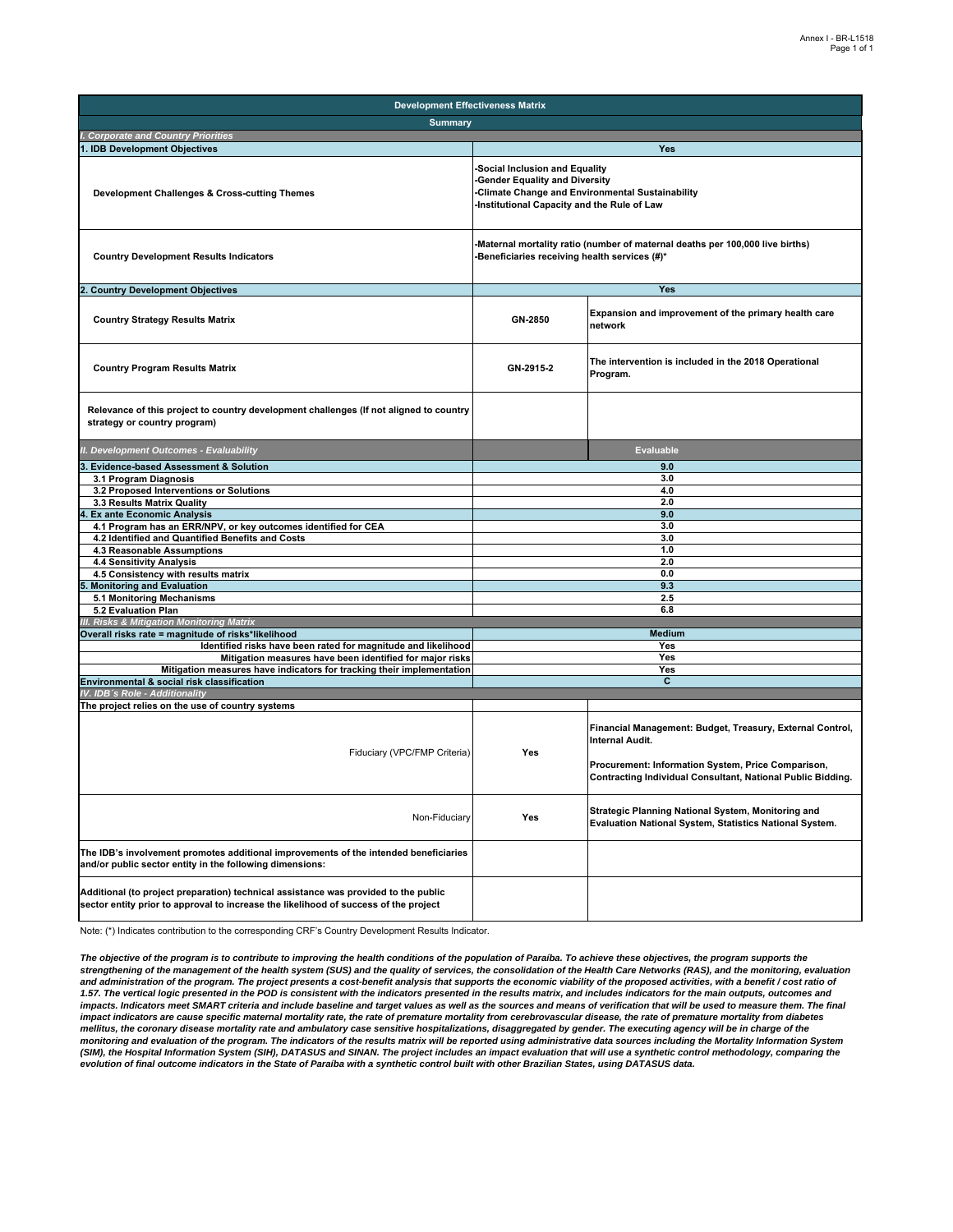## **RESULTS MATRIX**

|                    | To help improve the health of the population of the state of Paraíba by consolidating its health care networks and |
|--------------------|--------------------------------------------------------------------------------------------------------------------|
| Program objective: | strengthening its health care management capacity.                                                                 |

| <b>Indicator</b>                                                         | Unit of<br>measure            | <b>Baseline</b> | <b>Baseline</b><br>vear | <b>Final target</b><br>(2023) | <b>Means of verification</b>                                                                                                                                                                                        | <b>Comments</b>                                                                                                                                                                                                                                                                                            |  |  |  |  |  |
|--------------------------------------------------------------------------|-------------------------------|-----------------|-------------------------|-------------------------------|---------------------------------------------------------------------------------------------------------------------------------------------------------------------------------------------------------------------|------------------------------------------------------------------------------------------------------------------------------------------------------------------------------------------------------------------------------------------------------------------------------------------------------------|--|--|--|--|--|
| <b>IMPACT1</b>                                                           |                               |                 |                         |                               |                                                                                                                                                                                                                     |                                                                                                                                                                                                                                                                                                            |  |  |  |  |  |
| <b>Final impact indicators</b>                                           |                               |                 |                         |                               |                                                                                                                                                                                                                     |                                                                                                                                                                                                                                                                                                            |  |  |  |  |  |
| Maternal mortality<br>rate from direct<br>(obstetric) causes             | per<br>100,000<br>live births | 48.14           | 2016                    | 39.16                         | Numerator: Sistema de<br>Informações de<br>Mortalidade [Mortality<br>Information System]<br>(SIM) / Denominator:<br>Sistema de<br>Informações sobre<br>Nascidos Vivos [Live<br><b>Births Information</b><br>System] | Calculation: Maternal mortality rate = (Number<br>of maternal deaths from direct obstetric causes<br>in a certain location and period / Number of<br>live births in a certain location and period)<br>$*100,000$                                                                                           |  |  |  |  |  |
| Premature mortality<br>rate from<br>cerebrovascular<br>accidents - Women | per<br>100,000<br>inhabitants | 49.98           | 2016                    | 43.00                         | SIM and Instituto<br>Brasileiro de Geografia<br>e Estatística [Brazilian<br>Institute for Geography<br>and Statistics] (IBGE)                                                                                       | Calculation: Mortality rate from<br>cerebrovascular accidents = (Number of<br>deaths from cerebrovascular accidents (I64)<br>among females ages 30-69 in a certain<br>location and period / Female population<br>ages 30-69 in the same location and period)<br>* 100,000<br>Gender monitoring, pro-gender |  |  |  |  |  |
| Premature mortality<br>rate from<br>cerebrovascular<br>accidents - Men   | per<br>100,000<br>inhabitants | 89.60           | 2016                    | 79.00                         | SIM and IBGE                                                                                                                                                                                                        | Calculation: Mortality rate from<br>cerebrovascular accidents = (Number of<br>deaths from cerebrovascular accidents (I64)<br>among males ages 30-69 in a certain location<br>and period / Male population ages 30-69 in the<br>same location and period) * 100,000<br>Gender monitoring, pro-gender        |  |  |  |  |  |

## **EXPECTED IMPACTS**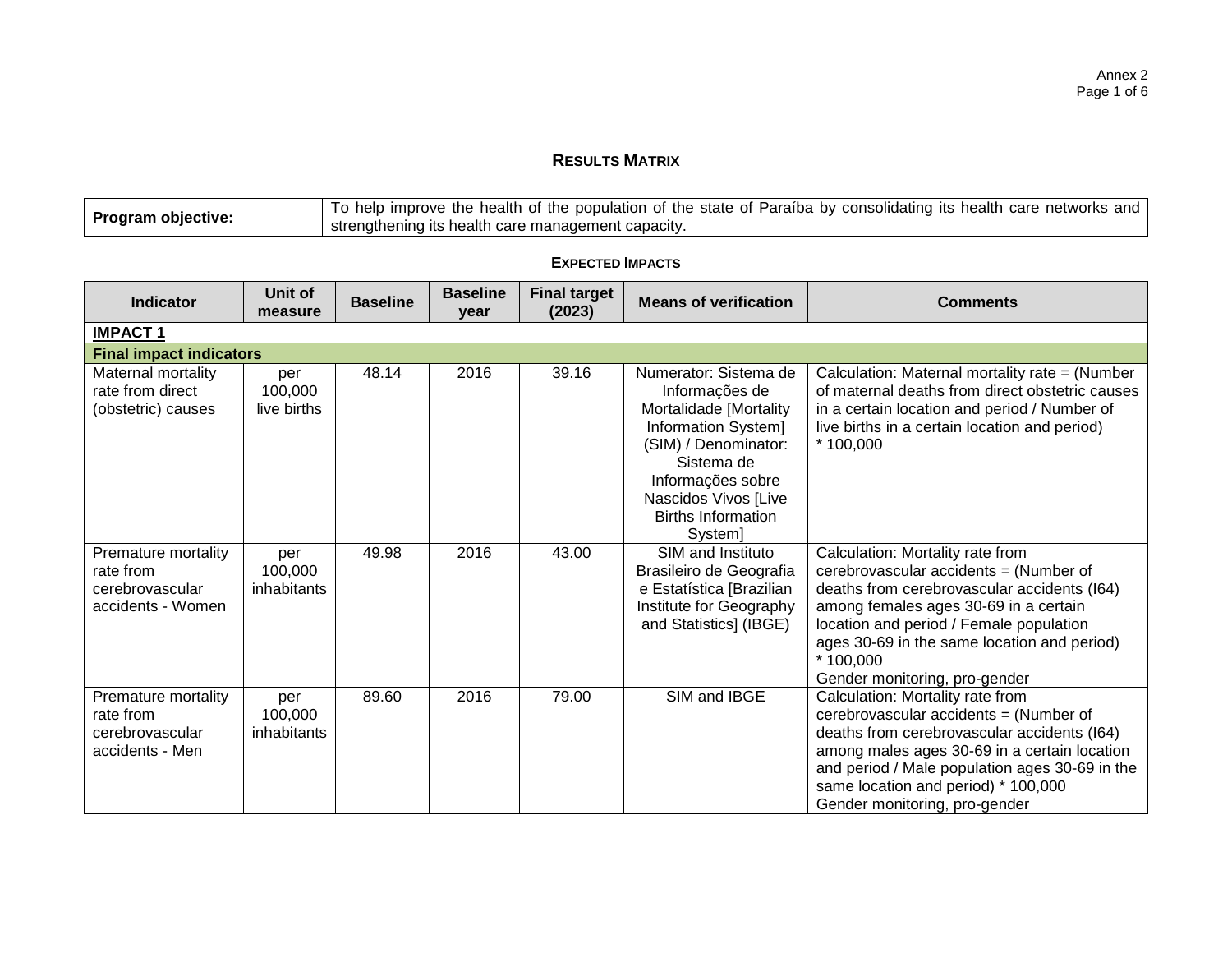| <b>Indicator</b>                                                          | Unit of<br>measure            | <b>Baseline</b> | <b>Baseline</b><br>year | <b>Final target</b><br>(2023) | <b>Means of verification</b>                                                                        | <b>Comments</b>                                                                                                                                                                                                                                                                     |
|---------------------------------------------------------------------------|-------------------------------|-----------------|-------------------------|-------------------------------|-----------------------------------------------------------------------------------------------------|-------------------------------------------------------------------------------------------------------------------------------------------------------------------------------------------------------------------------------------------------------------------------------------|
| Premature mortality<br>rate from<br>diabetes - Women                      | per<br>100,000<br>inhabitants | 33.74           | 2016                    | 30.00                         | SIM and IBGE                                                                                        | Calculation: Mortality rate from diabetes =<br>(Number of deaths from diabetes (E10-E14)<br>among males ages 30-69 in a certain location<br>and period / Male population ages 30-69 in the<br>same location and period) * 100,000<br>Gender monitoring, pro-gender                  |
| Premature mortality<br>rate from<br>diabetes - Men                        | per<br>100,000<br>inhabitants | 40.06           | 2016                    | 35.00                         | SIM and IBGE                                                                                        | Calculation: Mortality rate from diabetes =<br>(Number of deaths from diabetes (E10-E14)<br>among males ages 30-69 in a certain location<br>and period / Male population ages 30-69 in the<br>same location and period) * 100,000<br>Gender monitoring, pro-gender                  |
| Mortality rate from<br>coronary heart<br>disease - Women                  | per<br>100,000<br>inhabitants | 60.44           | 2016                    | 52.00                         | SIM and IBGE                                                                                        | Calculation: Mortality rate from ischemic heart<br>$disease = (Number of deaths from ischemic)$<br>heart disease (I20-I25) among females in a<br>certain location and period / Female<br>population in the same location and period)<br>$*100,000$<br>Gender monitoring, pro-gender |
| Mortality rate from<br>coronary heart<br>disease - Men                    | per<br>100,000<br>inhabitants | 78.57           | 2016                    | 68.00                         | SIM and IBGE                                                                                        | Calculation: Mortality rate from ischemic heart<br>$disease = (Number of deaths from ischemic)$<br>heart disease (I20-I25) among males in a<br>certain location and period / Male population in<br>the same location and period) * 100,000<br>Gender monitoring, pro-gender         |
| Hospitalization<br>rate for<br>basic-care-sensitive<br>conditions - Women | per<br>10,000<br>inhabitants  | 92.20           | 2017                    | 81.00                         | Sistema de<br>Informações<br><b>Hospitalares</b> [Hospital<br>Information System]<br>(SIH) and IBGE | Calculation: (Number of hospitalizations for<br>basic-care-sensitive conditions among females<br>in a certain location and period / Female<br>population in the same location and period)<br>$*10,000$<br>Gender monitoring, pro-gender                                             |
| Hospitalization<br>rate for<br>basic-care-sensitive<br>conditions - Men   | per<br>10,000<br>inhabitants  | 86.50           | 2017                    | 76.00                         | SIH and IBGE                                                                                        | Calculation: (Number of hospitalizations for<br>basic-care-sensitive conditions among males<br>in a certain location and period / Male<br>population in the same location and period)<br>$*10,000$<br>Gender monitoring, pro-gender                                                 |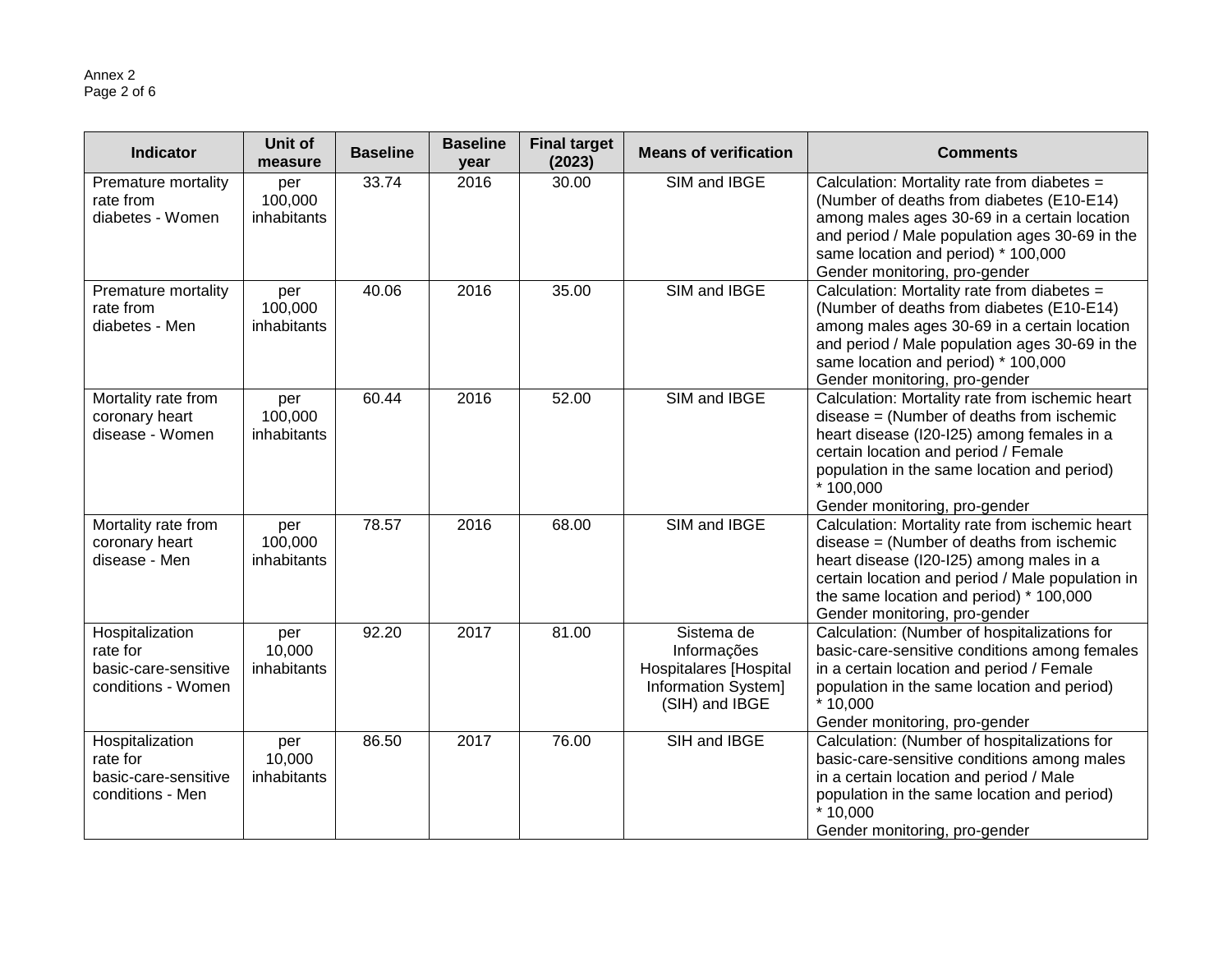### **EXPECTED OUTCOMES**

| <b>Indicators</b>                                                                                                                   | Unit of<br>measure           | <b>Baseline</b> | <b>Baseline</b><br>year | <b>Final target</b> | <b>Means of verification</b>                                                                                                    | <b>Comments</b>                                                                                                                                                                                                                                                         |
|-------------------------------------------------------------------------------------------------------------------------------------|------------------------------|-----------------|-------------------------|---------------------|---------------------------------------------------------------------------------------------------------------------------------|-------------------------------------------------------------------------------------------------------------------------------------------------------------------------------------------------------------------------------------------------------------------------|
| <b>OUTCOME 1</b>                                                                                                                    |                              |                 |                         |                     |                                                                                                                                 |                                                                                                                                                                                                                                                                         |
| <b>Final outcome indicators</b>                                                                                                     |                              |                 |                         |                     |                                                                                                                                 |                                                                                                                                                                                                                                                                         |
| Hospitalization rate<br>for diabetes and its<br>complications                                                                       | per<br>10,000<br>inhabitants | 7.55            | 2017                    | 6.70                | SIH and IBGE                                                                                                                    | Calculation: (Number of hospitalizations<br>for diabetes in a certain location and<br>period / Population in the same location and<br>period) * 10,000                                                                                                                  |
| Hospitalization rate<br>for cerebrovascular<br>accidents                                                                            | per<br>10,000<br>inhabitants | 4.17            | 2017                    | 3.70                | SIH and IBGE                                                                                                                    | Calculation: (Number of hospitalizations for<br>cerebrovascular accidents in a certain location<br>and period / Population in the same location and<br>period) * 10,000                                                                                                 |
| Percentage of<br>uncomplicated<br>deliveries in the<br>state's SUS network                                                          | $\frac{0}{0}$                | 63.00           | 2017                    | 70.00               | <b>SIH</b>                                                                                                                      | Calculation: (Number of uncomplicated deliveries<br>(ICD-10 O80) in a certain location and<br>period / Total deliveries in a certain location and<br>period) * 100                                                                                                      |
| <b>Midterm outcome indicators</b>                                                                                                   |                              |                 |                         |                     |                                                                                                                                 |                                                                                                                                                                                                                                                                         |
| <b>Beneficiaries</b><br>receiving health<br>services                                                                                | Persons                      | 1,620,000       | 2017                    | 3,400,000           | Departamento de<br>Informática do SUS<br>[Information<br>Technology<br>Department of the<br>Unified Health System]<br>(DATASUS) | Number of SUS beneficiaries in the João Pessoa,<br>Campina Grande, and Patos microregions. The<br>increased coverage will be due to expansions in<br>lines of care and high-complexity services to the<br>entire SUS-beneficiary population in the state of<br>Paraíba. |
| Coverage of<br>cytology-based<br>screening tests for<br>cervical cancer<br>(population<br>recommended by the<br>Ministry of Health) | $\%$                         | 0.41            | 2016                    | 0.75                | Sistemas de<br>Informações<br>Ambulatoriais do SUS<br>[Ambulatory Care<br>Information System of<br>SUS] / DATASUS               | Formula: Total tests / 1/3 of the population ages<br>25-64 (Population estimate. IBGE, 2015)                                                                                                                                                                            |
| Pregnant women<br>diagnosed with<br>syphilis, with correct<br>treatment prescribed                                                  | $\frac{0}{0}$                | 83              | 2017                    | 90                  | Sistema de Informação<br>de Agravos de<br>Notificação [Disease<br>Notification Information<br>System]                           | In 2017, of 550 pregnant women diagnosed with<br>syphilis, 460 received the correct prescription                                                                                                                                                                        |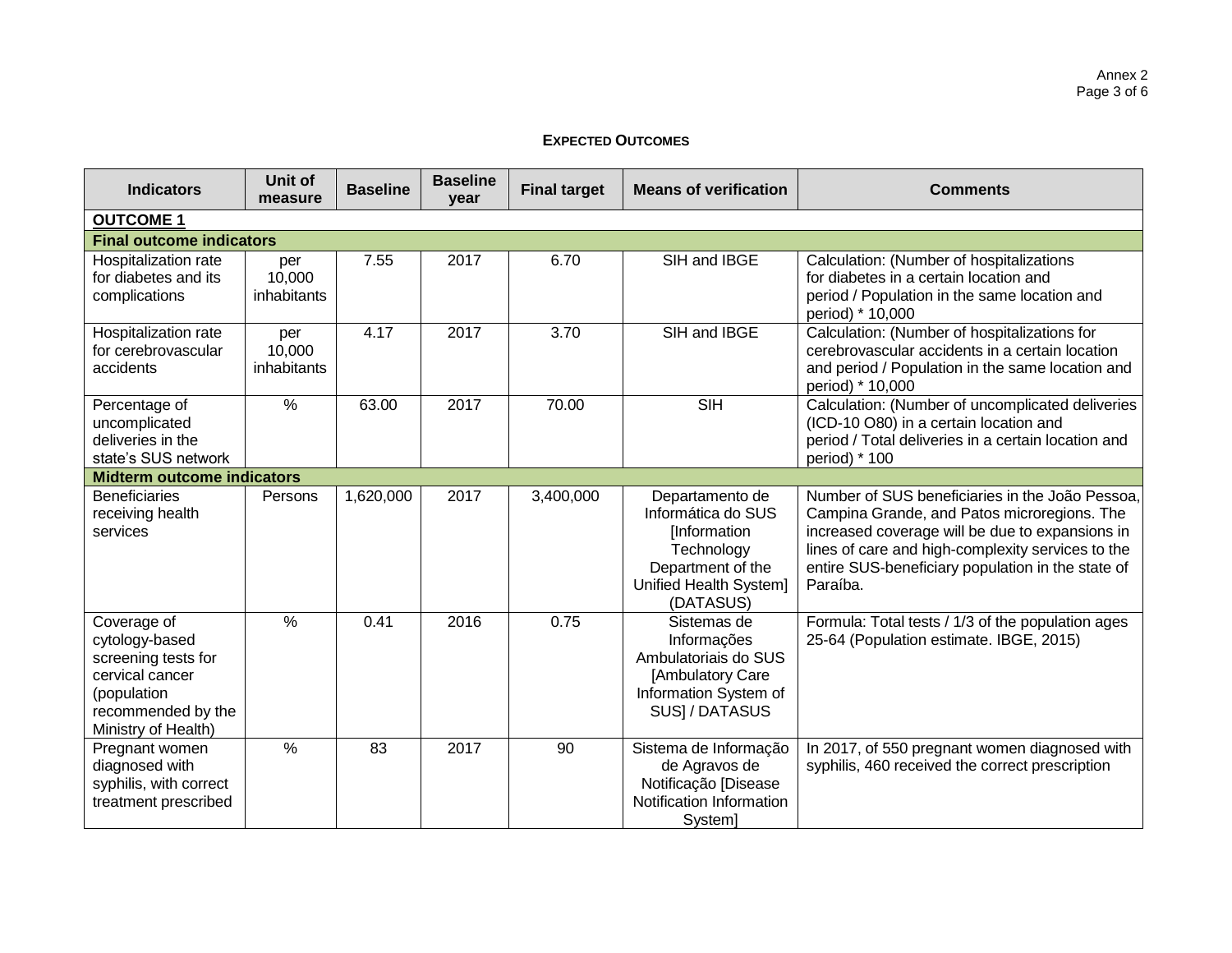**OUTPUTS**

| <b>Outputs</b>                                                                            | Unit of<br>measure          | <b>Baseline</b> | <b>Baseline</b><br>year | Year 1       | Year <sub>2</sub> | Year <sub>3</sub> | Year 4         | Year 5 | <b>Final</b><br>target | <b>Means of</b><br>verification                        | <b>Comments</b>                                                                                                                                                                                                       |
|-------------------------------------------------------------------------------------------|-----------------------------|-----------------|-------------------------|--------------|-------------------|-------------------|----------------|--------|------------------------|--------------------------------------------------------|-----------------------------------------------------------------------------------------------------------------------------------------------------------------------------------------------------------------------|
| <b>Component 1: Strengthening the management of the SUS and improving service quality</b> |                             |                 |                         |              |                   |                   |                |        |                        |                                                        |                                                                                                                                                                                                                       |
| Strategic database<br>and information<br>management<br>system<br>implemented              | System                      | $\mathbf 0$     | 2018                    | 0            | $\mathbf 1$       | 1                 | $\mathbf{1}$   | 0      | 3                      | <b>SES</b><br>monitoring<br>system                     |                                                                                                                                                                                                                       |
| State health care<br>technology<br>network operating                                      | Technology<br>network       | $\mathbf 0$     | 2018                    | $\mathbf 0$  | $\mathbf{1}$      | $\mathbf{1}$      | $\mathbf{1}$   | 0      | 3                      | <b>SES</b><br>monitoring<br>system                     |                                                                                                                                                                                                                       |
| Electronic records<br>in 33 state units<br>operating                                      | Electronic<br>records       | $\mathbf 0$     | 2018                    | $\mathbf 0$  | 1                 | $\mathbf 0$       | $\mathbf 0$    | 0      | $\mathbf{1}$           | <b>SES</b><br>monitoring<br>system                     |                                                                                                                                                                                                                       |
| Clinical protocols<br>for common<br>chronic conditions<br>prepared                        | Protocols                   | $\mathbf 0$     | 2018                    | $\mathbf{1}$ | $\mathbf 1$       | $\mathbf{1}$      | $\overline{0}$ | 0      | 3                      | SIH / SUS<br>/IBGE-<br>Population<br>estimates         | Protocols for the<br>four main chronic<br>conditions will be<br>introduced and<br>implemented<br>jointly and<br>gradually: year 1,<br>macroregion I;<br>year 2,<br>macroregion II;<br>and year 3,<br>macroregion III. |
| New regional<br>management tools<br>prepared                                              | Integrated<br>Regional Plan | $\mathbf 0$     | 2018                    | 0            | 3                 | 3                 | 3              | 3      | 3                      | Semiannual<br>progress<br>report                       |                                                                                                                                                                                                                       |
| <b>Training Center for</b><br><b>Health Care</b><br>Personnel<br>(CEFOR)<br>renovated     | Center                      | $\mathbf 0$     | 2018                    | $\mathbf 0$  | $\mathbf{1}$      | $\mathbf 0$       | $\mathbf 0$    | 0      | $\mathbf{1}$           | Semiannual<br>progress<br>report,<br>year <sub>2</sub> |                                                                                                                                                                                                                       |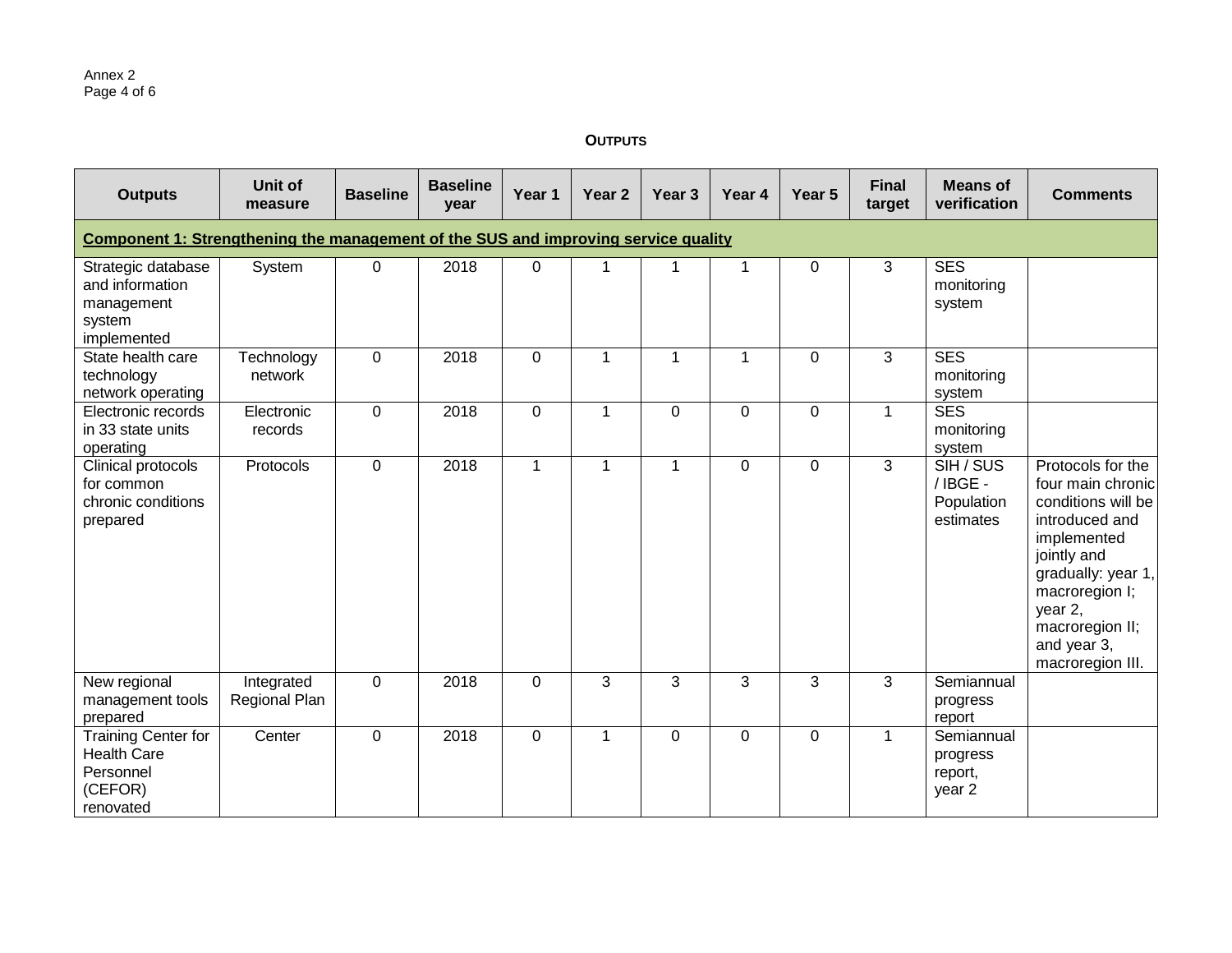| <b>Outputs</b>                                                                                                           | Unit of<br>measure     | <b>Baseline</b> | <b>Baseline</b><br>year | Year 1         | Year <sub>2</sub> | Year <sub>3</sub> | Year 4         | Year 5      | <b>Final</b><br>target | <b>Means of</b><br>verification                                                                     | <b>Comments</b> |
|--------------------------------------------------------------------------------------------------------------------------|------------------------|-----------------|-------------------------|----------------|-------------------|-------------------|----------------|-------------|------------------------|-----------------------------------------------------------------------------------------------------|-----------------|
| Professionals<br>trained                                                                                                 | Professionals          | $\mathbf 0$     | 2018                    | $\mathbf 0$    | 3,895             | 6,931             | 6,931          | 6,931       | 24,688                 | Semiannual<br>progress<br>report                                                                    |                 |
| <b>State Central</b><br>Laboratory<br>(LACEN)<br>renovated and<br>certified in the<br>maternal and child<br>line of care | Laboratory             | $\mathbf 0$     | 2018                    | $\mathbf 0$    | $\mathbf{1}$      | $\mathbf 0$       | $\overline{0}$ | $\mathbf 0$ | $\mathbf{1}$           | Semiannual<br>progress<br>report,<br>year 1                                                         |                 |
| Communication<br>campaign modules<br>implemented                                                                         | <b>Modules</b>         | $\mathbf 0$     | 2018                    | $\mathbf{1}$   | $\mathbf{1}$      | $\mathbf{1}$      | $\mathbf{1}$   | 0           | $\overline{4}$         | Clippings<br>report and<br>proof of<br>media<br>disseminati<br>on,<br>submitted<br>each<br>year-end |                 |
| <b>Component 2: Consolidating health care networks</b>                                                                   |                        |                 |                         |                |                   |                   |                |             |                        |                                                                                                     |                 |
| High-risk maternity<br>hospitals<br>renovated and<br>equipped                                                            | Maternity<br>hospitals | $\mathbf 0$     | 2018                    | $\mathbf 0$    | $\mathbf 0$       | 5                 | $\mathbf 0$    | 0           | 5                      | Semiannual<br>progress<br>report                                                                    |                 |
| Patos Regional<br>Hospital renovated<br>and equipped                                                                     | Hospitals              | $\mathbf 0$     | 2018                    | $\mathbf 0$    | $\mathbf 0$       | 1                 | $\overline{0}$ | 0           | $\mathbf 1$            | Semiannual<br>progress<br>report                                                                    |                 |
| Don José María<br>Pires Metropolitan<br>Hospital and<br>Itaporanga<br>Hospital equipped                                  | Hospitals              | $\mathbf 0$     | 2018                    | $\overline{2}$ | $\mathbf 0$       | $\mathbf 0$       | $\mathbf 0$    | 0           | $\overline{2}$         |                                                                                                     |                 |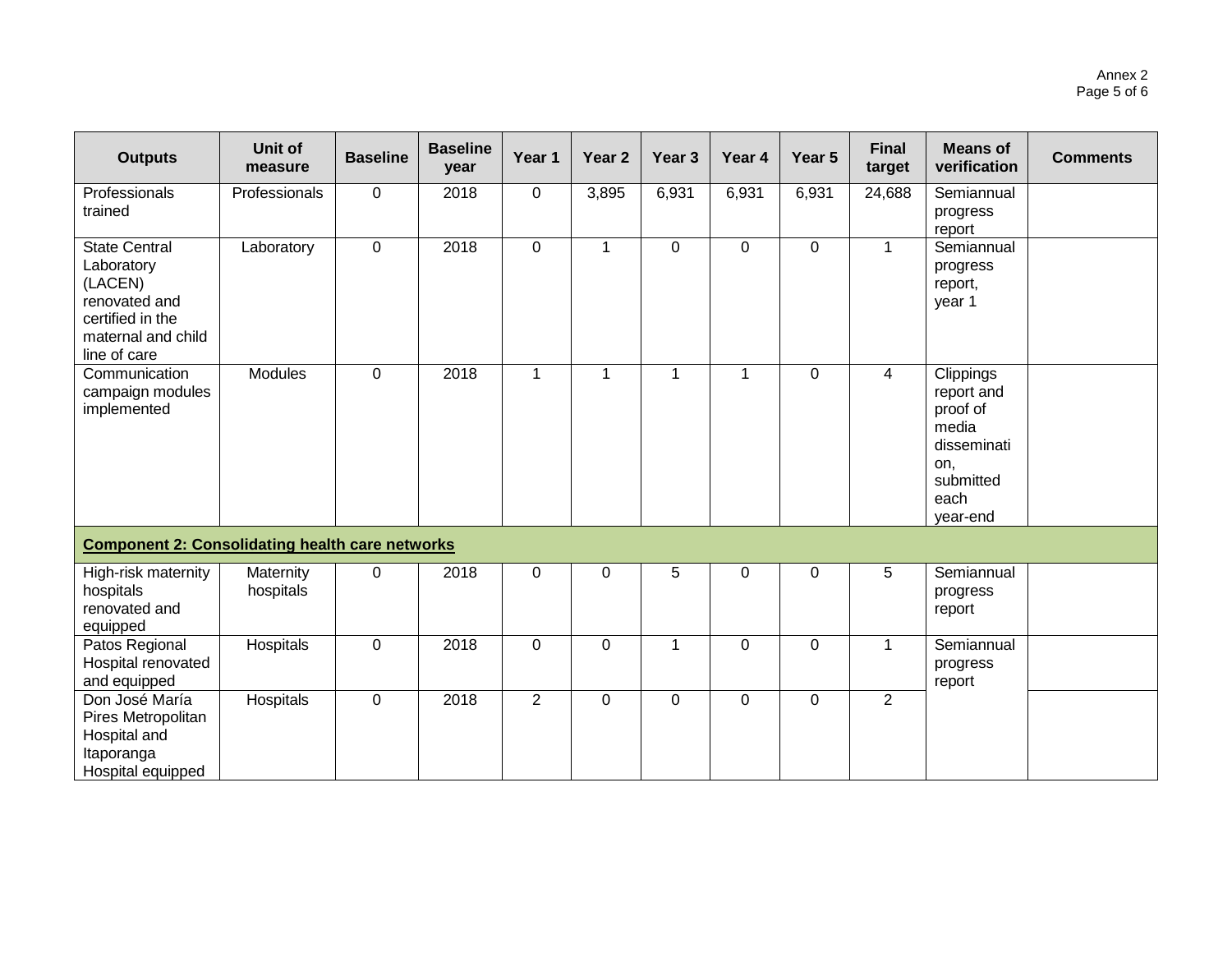#### Annex 2 Page 6 of 6

| <b>Outputs</b>                                                 | Unit of<br>measure | <b>Baseline</b> | <b>Baseline</b><br>year | Year 1 | Year <sub>2</sub> | Year 3 | Year 4 | Year 5 | <b>Final</b><br>target | <b>Means of</b><br>verification | <b>Comments</b> |
|----------------------------------------------------------------|--------------------|-----------------|-------------------------|--------|-------------------|--------|--------|--------|------------------------|---------------------------------|-----------------|
| <b>Component 3: Monitoring, evaluation, and administration</b> |                    |                 |                         |        |                   |        |        |        |                        |                                 |                 |
| Impact<br>assessment<br>implemented                            | Assessment         |                 | 2019                    |        |                   |        | 0      |        |                        | Semiannual<br>progress          |                 |
| <b>Technical studies</b><br>implemented                        | <b>Studies</b>     |                 | 2018                    |        |                   |        |        |        |                        | report                          |                 |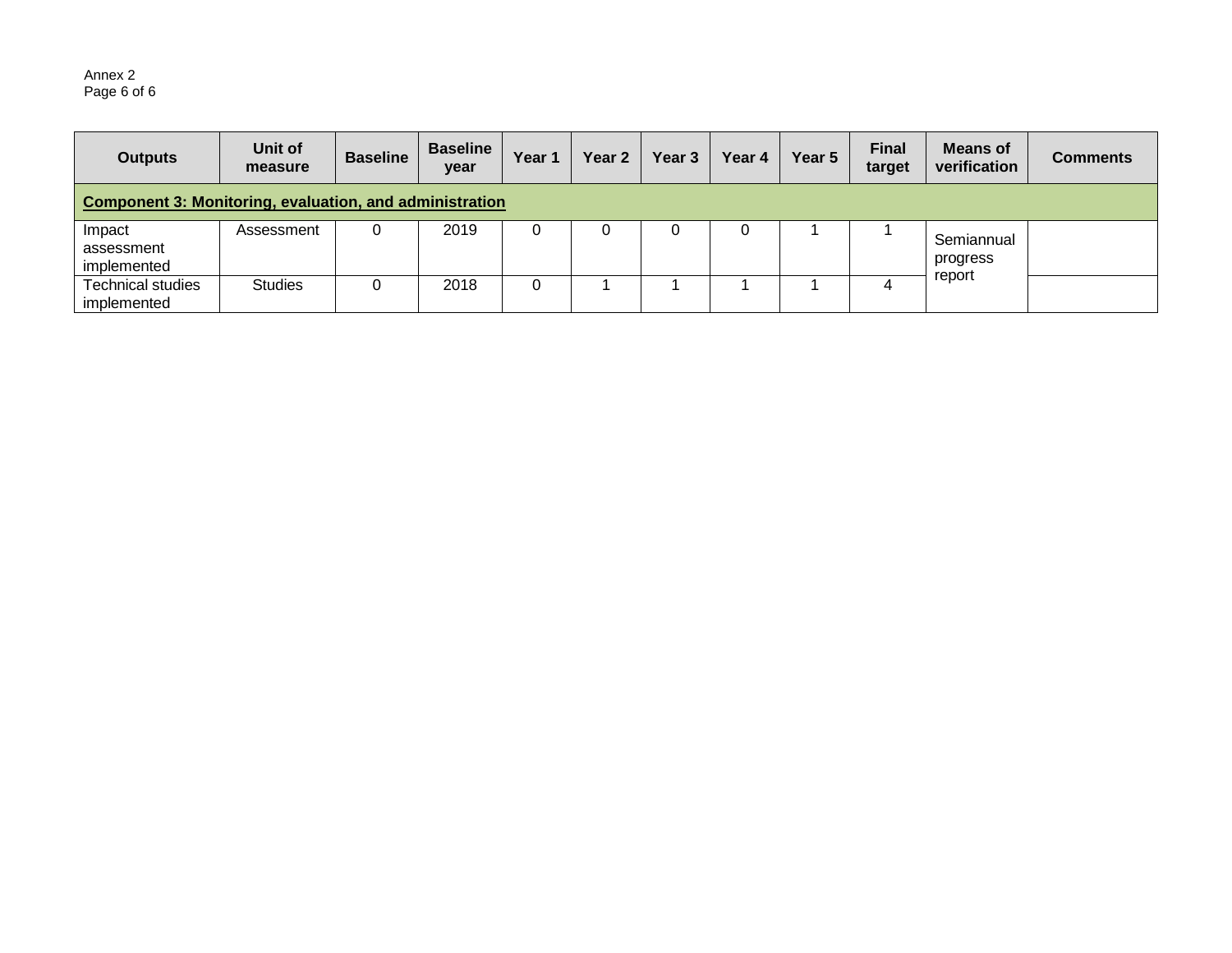#### **FIDUCIARY AGREEMENTS AND REQUIREMENTS**

| Country                  | <b>Brazil</b>                                                                |
|--------------------------|------------------------------------------------------------------------------|
| <b>Project number:</b>   | <b>BR-L1518</b>                                                              |
| Name:                    | Program to Strengthen the Care Model in the Paraíba Health<br><b>Network</b> |
| <b>Executing agency:</b> | State of Paraíba, through the State Health Department<br>(SES)               |
| <b>Fiduciary team:</b>   | Leise Estevanato and David Salazar (FMP/CBR)                                 |

## **I. EXECUTIVE SUMMARY**

- $1.1$ The program's institutional assessment for fiduciary management was based on: (i) the country's current fiduciary context; (ii) the results of the evaluation of the main fiduciary risks; (iii) an institutional capacity analysis; (iv) working sessions involving the project teams of the IDB and the State Health Department; and (v) prior Social Protection and Health Division (SPH) experience with other health care programs in Brazil.
- $1.2<sub>2</sub>$ Brazil has robust country fiduciary systems that allow for good management of administrative, financial, control, and procurement processes and that comply with the principles of transparency, economy, and efficiency. The executing agency's systems regarding its planning, organizational, execution, and control capacities present a medium development level, which in turn poses a medium risk.

## **II. THE EXECUTING AGENCY'S FIDUCIARY CONTEXT**

- $2.1$ The borrower will be the State of Paraíba, acting through the State Health Department, which will establish a support structure by creating a program management unit (PMU).
- $2.2^{\circ}$ The SES has established technical staff, but these are insufficient for program execution. In addition, this department lacks experience managing programs financed by international organizations and trained staff with knowledge of the Bank's procurement and financial management policies. Therefore, it needs support from the PMU.
- $2.3$ The executing agency has an internal control structure and is audited by the Office of the Comptroller General, the central agency of the executive branch's internal control system. External control is under the responsibility of the State of Paraíba Audit Office (TCE/PB), an entity that audits all of the State's agencies. The Bank considers the TCE/PB eligible to conduct audits of the State's programs.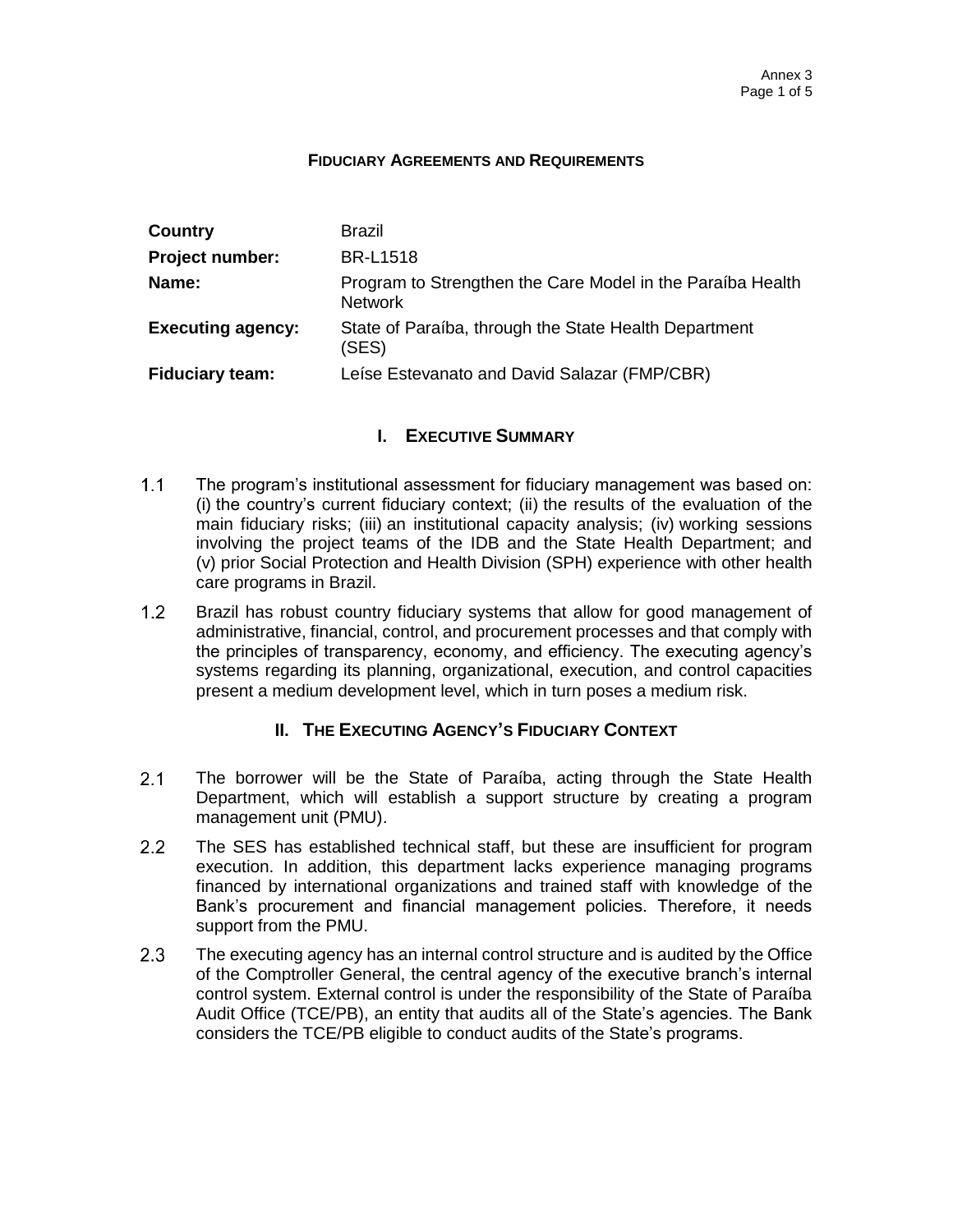## **III. INSTITUTIONAL CAPACITY ASSESSMENT, FIDUCIARY RISK EVALUATION, AND MITIGATION ACTIONS**

- 3.1 The institutional capacity assessment and its validation with SES staff and the main actors involved showed that the executing agency has a medium level of institutional capacity. However, it lacks experience executing Bank operations.
- 3.2 A medium risk of potential program execution delays was also identified, because SES staff lacks knowledge of and experience with the Bank's financial management and procurement policies. This may impact the achievement of the program's physical and financial targets. To mitigate this risk, there are plans to: (i) create a PMU that works full time on the program; (ii) create a special bidding committee to provide support for the preparation and operation of procurement processes according to Bank policies and/or country policies, as applicable; (iii) designate procurement staff to address program demands; (iv) develop or procure a physical and financial management system for the program; and (v) provide training from the IDB for all the staff involved in program execution.

## **IV. AGREEMENTS AND REQUIREMENTS FOR PROCUREMENT EXECUTION**

 $4.1$ The fiduciary agreements regarding procurement establish the provisions that apply to the execution of all of the program's planned procurements.

#### А. **Procurement execution**

- $4.2$ **Procurement of works, goods, and nonconsulting services.** Contracts will be subject to international competitive bidding (ICB) and executed using the standard bidding documents issued by the Bank. Bidding processes subject to national competitive bidding (NCB) will be executed using national bidding documents agreed upon with the Bank.
- $4.3$ **Selection and contracting of consultants.** Contracts will be executed using the standard request for proposals issued by the Bank. Selection and contracting will be carried out in accordance with the Policies for the Selection and Contracting of Consultants financed by the Inter-American Development Bank (document GN-2350-9).
- 4.4 **Use of the country procurement system.** The country procurement (sub)system approved by the Bank, *Pregão Eletrônico*, will be used to procure off-the-shelf goods for up to US\$5 million. Any system or subsystem approved subsequently will be applicable to the operation. The procurement plan and its updates will indicate which contracts will be executed through approved country systems.

| 1111611141101141 CONSUNANCE |                  |                                                |                                                  |  |  |  |
|-----------------------------|------------------|------------------------------------------------|--------------------------------------------------|--|--|--|
| <b>Method</b>               | <b>ICB</b> works | <b>ICB</b> goods and<br>nonconsulting services | <b>Shortlist of international</b><br>consultants |  |  |  |
| <b>Threshold</b>            | US\$25 million   | US\$5 million                                  | US\$1 million                                    |  |  |  |

**Table 1. Threshold amounts for international bidding and shortlist of international consultants**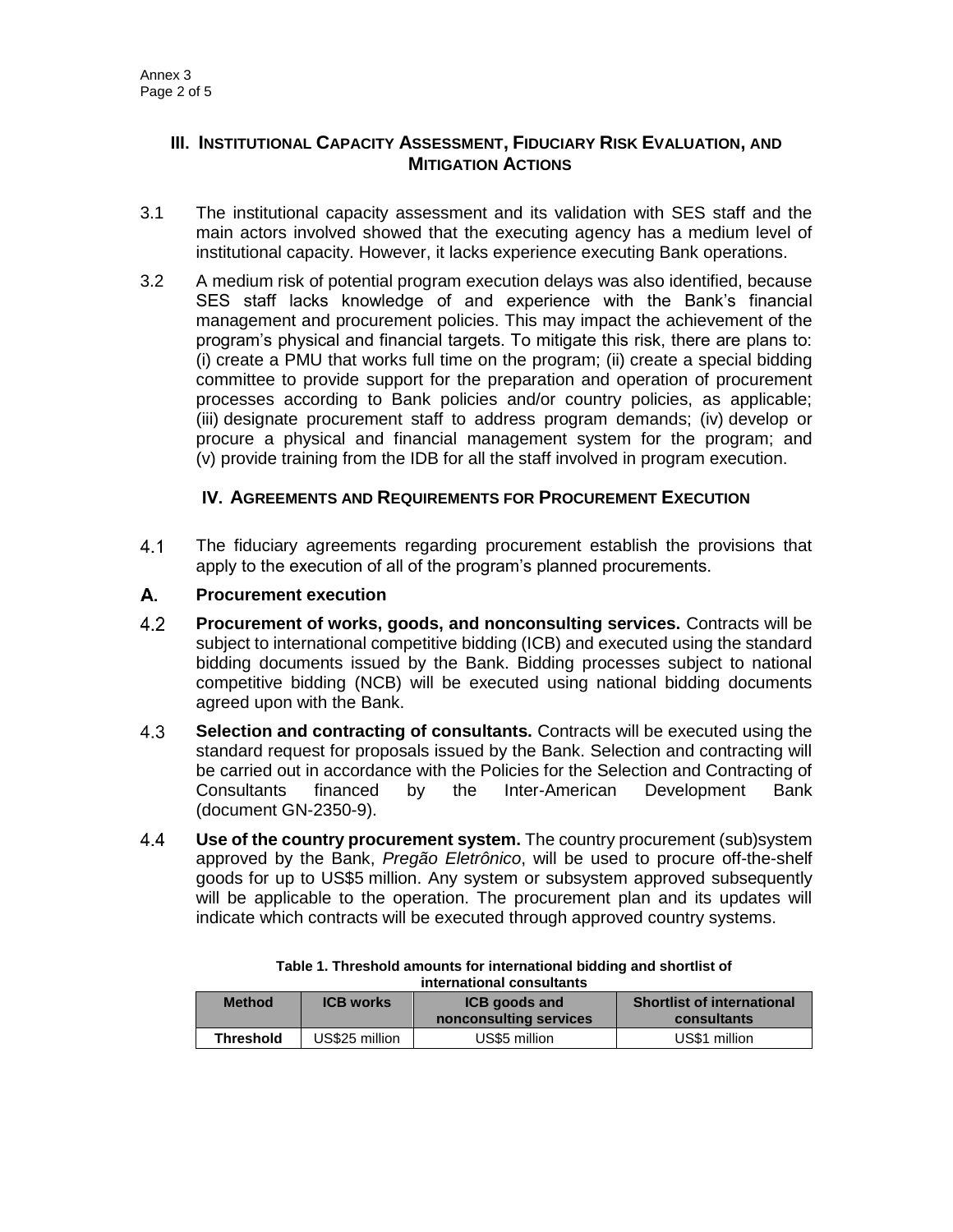| <b>Procurement activity</b>                                                 | <b>Procurement</b><br>method            | <b>Estimated</b><br>date | <b>Estimated</b><br>amount<br>(US\$ million) |
|-----------------------------------------------------------------------------|-----------------------------------------|--------------------------|----------------------------------------------|
| <b>Works</b>                                                                |                                         |                          |                                              |
| Refurbishment of Frei Damião Maternity Hospital                             | <b>NCB</b>                              | June 2019                | 5.4                                          |
| <b>Goods and nonconsulting services</b>                                     |                                         |                          |                                              |
| Hospital and medical equipment for five maternity<br>hospitals              | <b>ICB</b>                              | June 2019                | 6.9                                          |
| Equipment for Don José María Pires Metropolitan<br>Hospital (macroregion I) | <b>ICB</b>                              | June 2019                | 6.6                                          |
| <b>Consulting services</b>                                                  |                                         |                          |                                              |
| Specialized technical services for technology<br>platform                   | Quality- and<br>cost-based<br>selection | June 2019                | 5.0                                          |

#### **Table 2. Main procurement processes**

#### В. **Procurement supervision**

- 4.5 Procurement processes will be supervised on an ex post basis except in cases in which ex ante supervision is warranted. When procurement takes place through the country system, supervision will also be performed through this system.
- 4.6 The supervision method will be determined for each selection process. Ex post reviews will be performed in accordance with the program supervision plan. Ex post review reports will include at least one physical inspection visit, selected from procurement processes subject to ex post review.

| Table 3. Threshold amounts for ex post review |  |  |  |  |  |  |
|-----------------------------------------------|--|--|--|--|--|--|
|-----------------------------------------------|--|--|--|--|--|--|

| <b>Works</b>     | <b>Goods</b>              | <b>Consulting services</b> |
|------------------|---------------------------|----------------------------|
| NCB and shopping | NCB and Pregão Eletrônico | Under US\$1 million        |

#### C. **Records and files**

4.7 The PMU will be responsible for maintaining the necessary supporting documentation for program supervision and auditing.

## **V. FINANCIAL MANAGEMENT**

#### A. **Programming and budget**

 $5.1$ The SES, through the PMU, will be responsible for coordinating the entire planning process for the execution of activities as envisaged in the program execution plan and the annual work plans. Municipal entities use the following planning tools: the multiyear plan; the Budget Procedures Act, which directs government budgets; and the Annual Budget Act. The budget for the program will be included in the Annual Budget Act.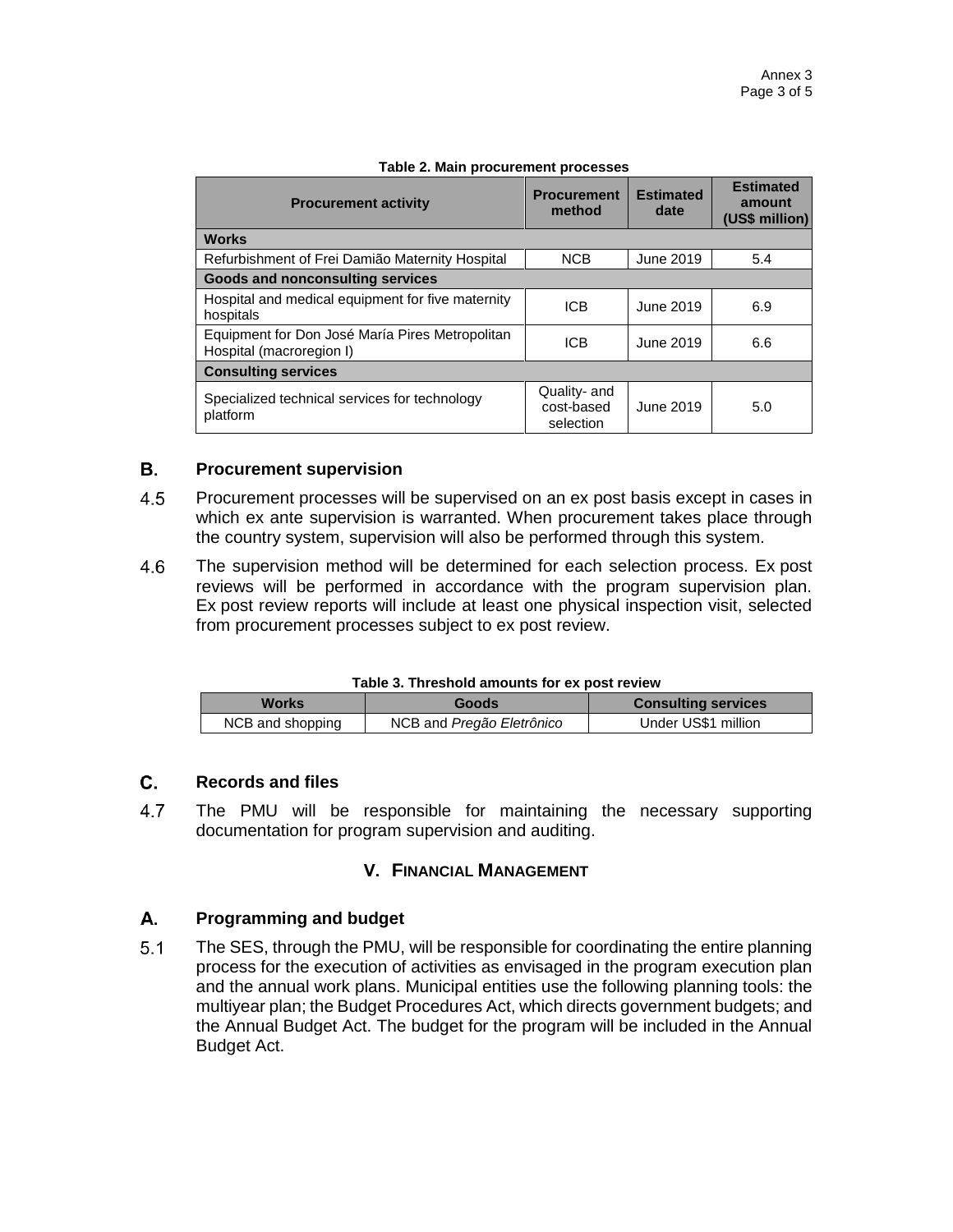$5.2$ The executing agency, through the PMU, will ensure that the budget resources for the program—from the Bank and from the local contribution—are duly included in the annual budgets to enable execution to keep pace with operational programming. These budget funds will be recorded in the Integrated Financial Management System (SIAF) during the year of execution as an external source. The Annual Budget Act will include the funds necessary for execution for both the external loan and the local counterpart contribution.

#### В. **Accounting and information systems**

 $5.3$ In the state of Paraíba, public entities work with the SIAF for financial and accounting execution of the State's operations. The system also enables them to follow international accounting standards. The Integrated Budgeting and Planning System is used to prepare and update the department's planning tools. However, the State does not have an accounting and financial information system that is automated and integrated with its general accounting system. Therefore, a financial management module will have to be developed and integrated into the SIAF. Otherwise, a system with the capacity to prepare program disbursement requests and financial statements, as well as the basic reports requested by the Bank, will need to be obtained.

#### C. **Disbursements and cash flow**

- $5.4$ The program will use the country cash management system. Expenditures will be subject to a budgetary and financial execution process and will be duly recorded in the SIAF.
- $5.5$ IDB funds will be administered through a bank account used exclusively for the program that allows the independent identification of loan resources as well as the preparation of bank reconciliations. This includes deposits and payments.
- $5.6$ Disbursements will be made in U.S. dollars in the form of advances. These advances will be based on projected financial resources needed for a period previously agreed upon with the Bank, of no more than 180 days. For future advances, it will be necessary to render accounts for at least 80% of total cumulative balances pending justification.
- 5.7 For the rendering of accounts for loan proceeds and local counterpart resources, the executing agency will use: (i) the exchange rate in effect on the date on which the advances were converted from the operation's currency to the local currency, for IDB resources; and (ii) the exchange rate in effect on the payment date for expense reimbursements and recognition of expenditures charged to the local contribution. Expenditures considered ineligible by the Bank will be repaid from the local contribution or from other sources, as determined by the borrower and approved by the Bank, depending on the nature of the ineligibility.
- $5.8$ Ex post review of supporting documentation for expenditures will be conducted by the TCE/PB during the audit process and/or an external consultant contracted by the IDB.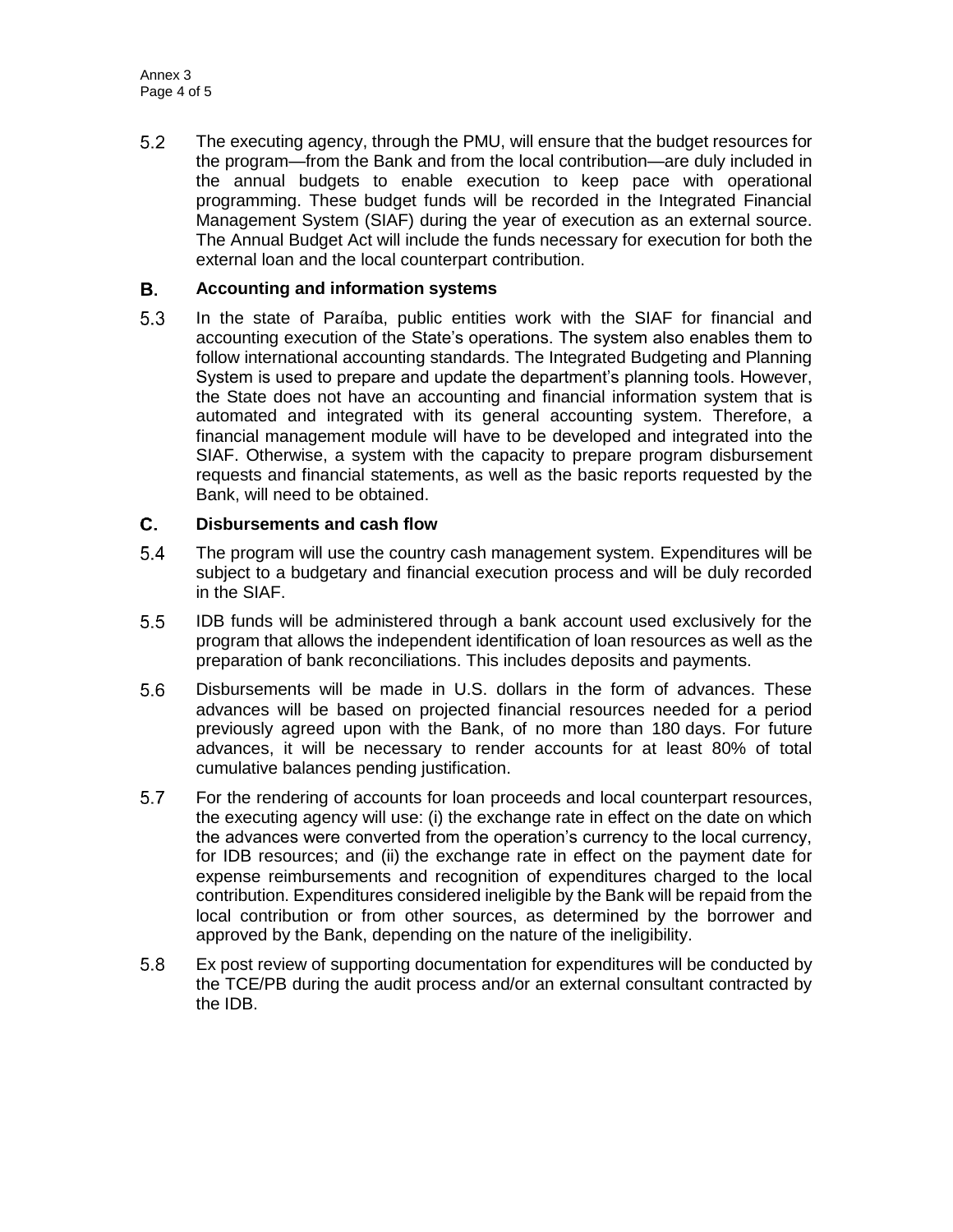#### D. **Internal control and internal audit**

5.9 The Office of the Comptroller General—the central agency of the executive branch's internal control system—conducts internal control of the State. It is responsible for internal control; public auditing; efforts to prevent, eliminate, and fight corruption; and internal affairs activities to increase transparency within the administration. It will supervise program activities.

#### E. **External control and audited financial statements**

- $5.10$ External control is under the responsibility of the TCE/PB, an entity that audits all of the State's agencies.
- $5.11$ External audits of the program will be conducted by the TCE/PB, which is eligible to prepare external audits of Bank loans, or by an independent external audit firm acceptable to the Bank.
- $5.12$ Annual audited financial statements pursuant to the terms of reference agreed upon with the Bank will be prepared by the TCE/PB or, if not available, by an independent external audit firm, and submitted no later than 120 days after the close of the fiscal year. The final statement will be submitted within 120 days following the date of the last disbursement.

#### F. **Financial supervision plan**

 $5.13$ This plan may be amended during program execution to reflect the levels of risk or in the event that additional controls are deemed necessary.

| <b>I AVIC 4. JUNCI VISIUII PIAII</b>                   |                  |                             |                                    |  |  |  |  |
|--------------------------------------------------------|------------------|-----------------------------|------------------------------------|--|--|--|--|
|                                                        |                  | <b>Responsible party</b>    |                                    |  |  |  |  |
| <b>Nature and scope</b>                                | <b>Frequency</b> | <b>Bank</b>                 | <b>Executing agency</b>            |  |  |  |  |
| Ex post review of<br>disbursements and<br>procurements | Annual           | Fiduciary team              | PMU - external auditor<br>- TCE/PB |  |  |  |  |
| Annual audit                                           | Annual           | Fiduciary team              | PMU - external auditor<br>- TCE/PB |  |  |  |  |
| Review of disbursement<br>requests                     | Periodic         | Fiduciary team              |                                    |  |  |  |  |
| Supervision visit                                      | Annual           | <b>Fiduciary specialist</b> |                                    |  |  |  |  |
| Portfolio review                                       | Annual           | Fiduciary team              | <b>PMU</b>                         |  |  |  |  |

#### **Table 4. Supervision plan**